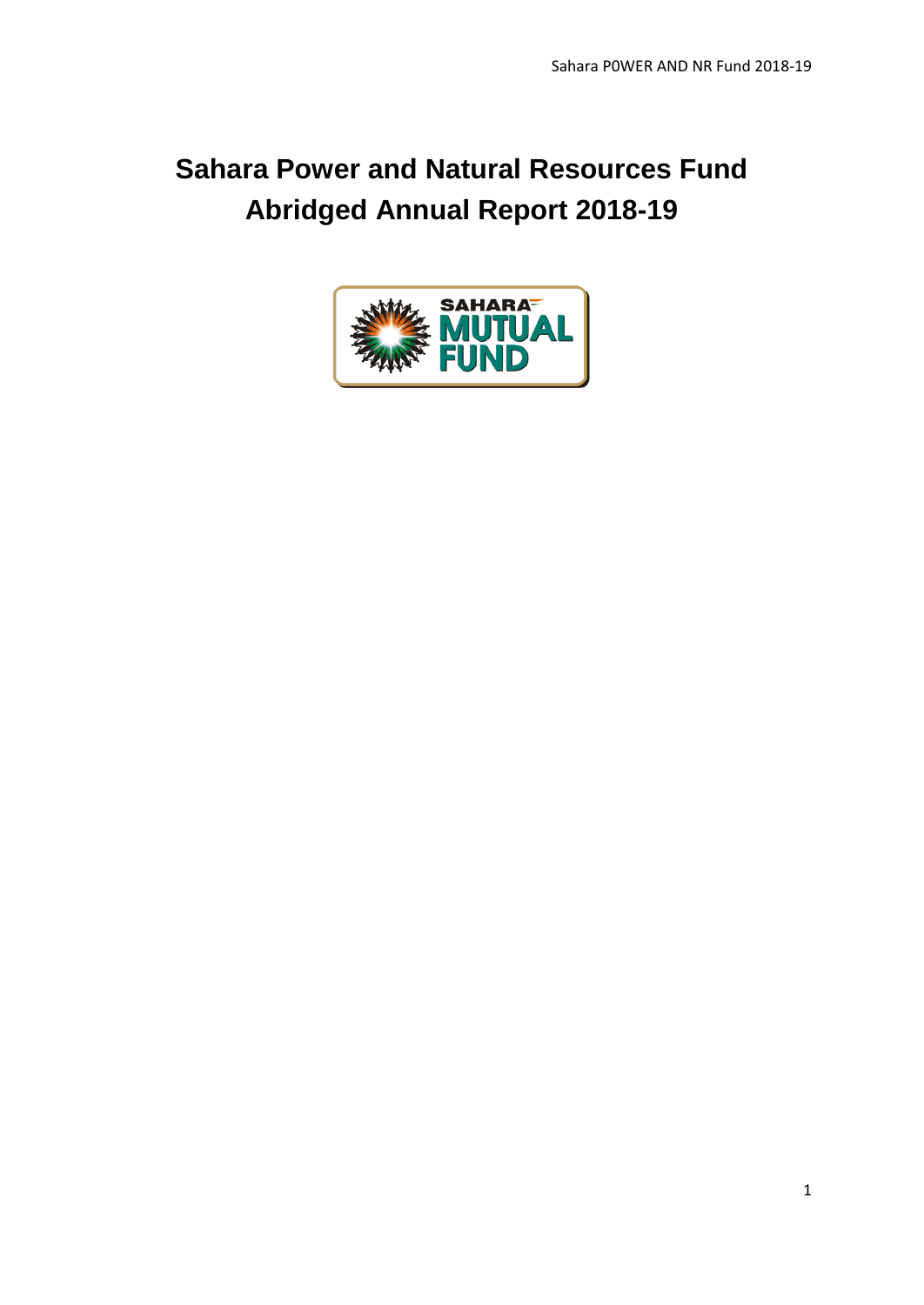# **INDEX**

# **SAHARA POWER AND NATURAL RESOURCES FUND**

| <b>Sr</b> | <b>Particulars</b>                                                           | Page |
|-----------|------------------------------------------------------------------------------|------|
| 1.        | Report of the Trustees                                                       | 3    |
| 2.        | Certificate on the report on voting disclosures in the investee<br>companies | 10   |
| 3.        | Auditors Report to the Trustees of Sahara Mutual Fund                        | 11   |
| 4.        | Abridged Balance Sheet as at 31 <sup>st</sup> March, 2019                    | 14   |
| 5.        | Abridged Revenue Account for the year ended 31 <sup>st</sup> March, 2019     | 16   |
| 6.        | <b>Notes to Accounts</b>                                                     | 18   |
| 7.        | Key Statistics for the year ended 31 <sup>st</sup> March, 2019               | 23   |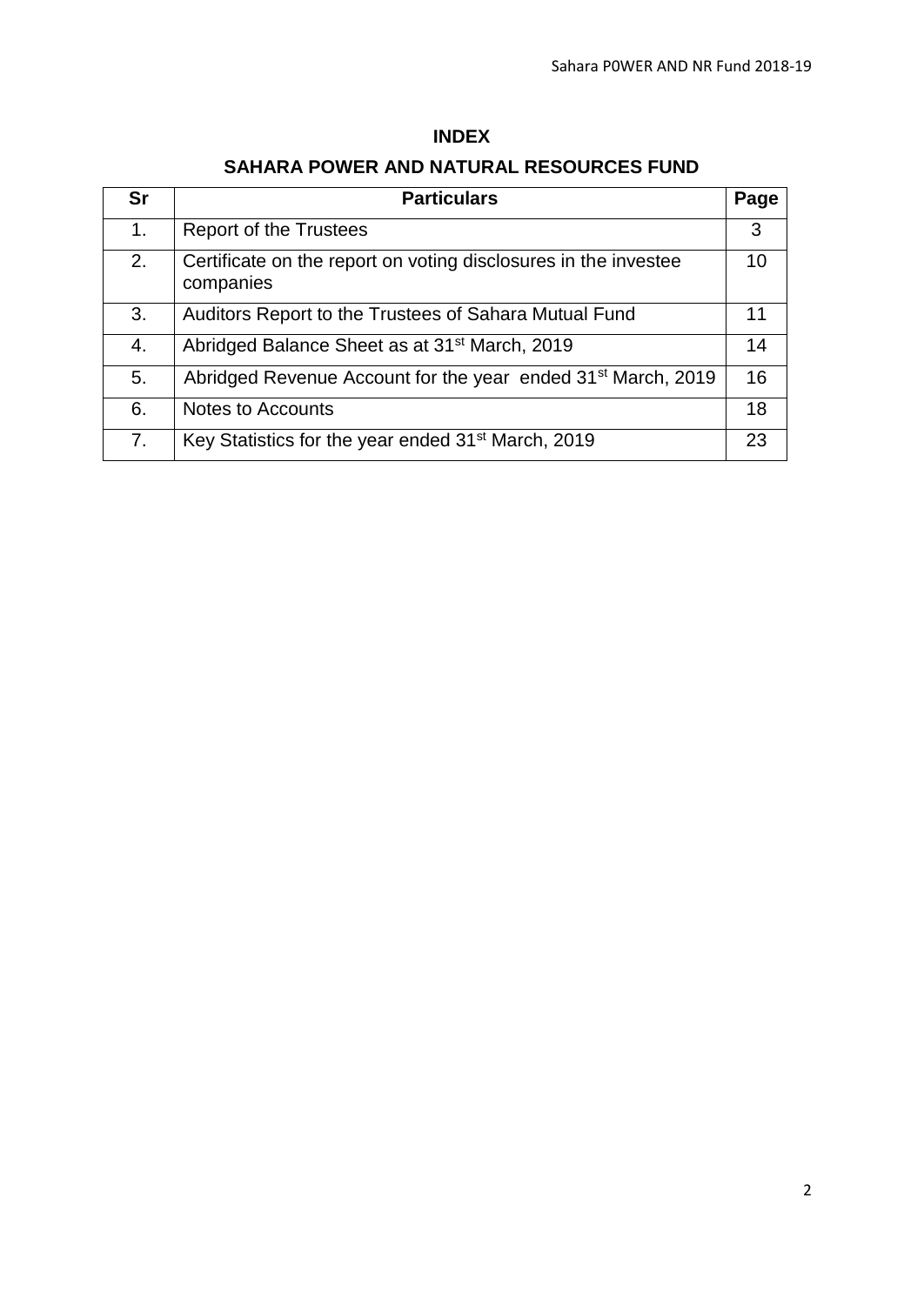# **REPORT OF THE TRUSTEES**

We are pleased to present before you the **ANNUAL REPORT** of **SAHARA MUTUAL FUND** for the year ended March 31, 2019.

### **Overview of Equity Markets in 2018-19**

Indian markets showed fortitude at the start of FY2018 19 and in the process, overcame multiple hurdles (i.e. INR depreciation, Emerging markets sell-off, rising crude oil prices & rise in US 10-yr treasury yield). In fact, the low marked in March 2018 (9,952) was not visited for the rest of the financial year. The period of chaos & decline seen in February & March 2018 appeared to be a distant memory as the month of April 2018 brought in a new tide of hope for the Indian indices; particularly for benchmark index (registering a rally of over 6% in April 2018). Price performance showed that select index heavyweight stocks led from the front (i.e. HDFC, HDFC Bank, RIL & TCS).

Despite multiple issues, previous financial year underlined the resilience & strength of Indian markets (Nifty up ~15%). Nifty not only outperformed the MSCI emerging markets index (down 9%), but its global peers as well (Both Dow Jones & S&P 500 up ~9% each & MSCI World index up 3%).What's more, even the macro headwinds - a strong Dollar index and depreciating INR - had little effect on the market. This tenacity was indeed remarkable given the fact that the rupee fell to a record low even as the Turkish lira crashed against the US dollar. Turmoil in Turkey not only weighed on the Indian rupee but also on most Asian currencies. But headline index hardly echoed street sentiments as both midcap & smallcaps indices did not participate with the same gusto. It set the trend of underperformance of midcaps & small-caps for the rest of the financial year (Nifty Midcap index lost 3% & Nifty Smallcap index tumbled 14%).

Later in December 2018, high voltage drama on the political front (i.e. state elections in Rajasthan, Madhya Pradesh & Chattisgarh) kept indices on tenterhooks. However, markets chose to overlook BJP's loss in key state assembly election results as equities rebounded and even Rupee recovered significantly from day's low post the disruption events (including RBI's governor resignation).

Apart from domestic issues (i.e. IL&FS and few other corporates defaulting on payments to lenders), global economic worries also weighed heavily on Indian markets. Dow Jones registered its worst December, recording a drop of ~9%, following a negative reaction to Fed's interest rate hike and expectations of two more increases in 2019. Market participants were spooked on concerns that continued rise in borrowing costs will cause the economy to slow.

In February 2019, a shocking terror attack in Pulwama which took lives of at least 40 CRPF personnel left the nation in a shock. Tremors of the same were felt on Dalal Street as Nifty marked a low of 10,586 post the escalation of geo-political tension between the neighboring countries. The BJP Govt's decision to conduct a surgical strike at Balakot to avenge the Pulwama attack led to a strong nationalistic wave across the country improving the sagging fortunes of the BJP and kindling hopes of a resounding victory in the ensuing Lok Sabha elections. This triggered a catch up rally from latter half of February 2019 onwards with Nifty breaking out from a prolonged consolidation period and the architects of the rally were Bank Nifty, Infrastructure & Midcaps.

Within the energy space, Reliance Industries was the major mover. Post the announcement of monetization plans for tower and fibre assets of Reliance Jio, it saw a re-rating as the measure would lead to significant reduction in debt. Meanwhile, Auto industry continued to remain under pressure on back of weak demand environment across segments. With inventory levels piling up, wholesale volumes in March 2019 were significantly weak. Increase in prices due to upfront payment of Insurance premium, increase in fuel prices and slowdown in lending by the NBFCs due to the liquidity squeeze being the main reasons for the slowdown in auto sales.

#### **Overview of Debt Market in 2018-19**

2018 saw markets everywhere, globally as well as domestically, behave like quicksilver – ever-shifting and unpredictable. The year has been one of the worst on record this decade for global bond markets.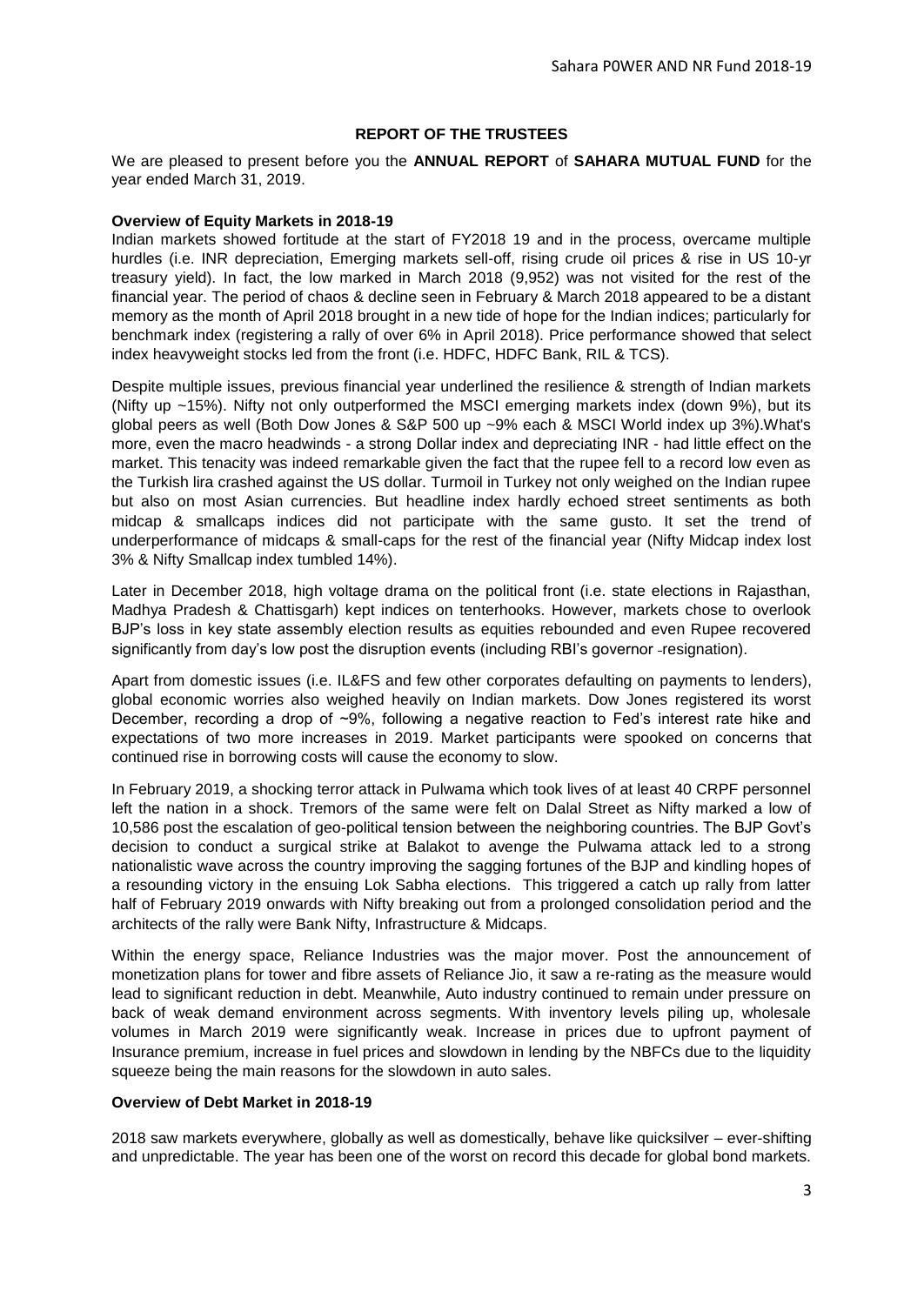Rising benchmark interest rates, expectations of slower global growth and wavering outlook on oil prices have been the key drivers for negative returns, dampening investor demands and widening spreads. The debt markets have seen a large move in both directions over the course of the year.

The year was also an eventful one for debt market participants (IL&FS).The risk of contagion in the NBFC space, the year has been an eventful one. Despite 2018 being a year of negatives, the bond market outperformed equity markets for the year. The year 2019 is likely to be a year of reversals, furthering the investment case for debt markets.The year has ended with debt returns outperforming equity markets in many debt mutual fund categories.

Credit risk was brought to the forefront once again, highlighting that debt funds are not risk-free investments and investors should heed caution while investing in relatively high-risk, high-reward debt products. The higher credit risk scenario has since diminished as reflected in normalised prices across the yield curve.

Crude has been an impediment to the India story over the past few quarters. From a low in 2016 of approximately \$30 per barrel, crude prices jumped to \$82 per barrel in mid-September 2018 raising concerns on inflation and a possible breach of the fiscal deficit targets. A sharp reversal over the past few months has raised optimism levels given India is a large crude importer. This has also reflected positively across rates and the currency. We anticipate crude to remain fairly volatile over the next year given heightened geopolitical tensions and the demand-supply mismatch.

India remained a relative favorite with foreign investors looking at emerging markets despite the overall global shift away from emerging markets. This is due to the bright spots of opportunity India continues to offer. It also retained its tag as the fastest growing nation by GDP growth rate as growth waned across most of the developing world amid a sagging global economic environment. Currently, India continues to offer high real rates and a stable currency and hence remains a strong contender for foreign debt capital. GDP numbers should be seen in context of a normalizing base post GST implementation. While the full impact of GST on the GDP base has not been captured, we anticipate the high crude oil prices during the quarter may have exasperated the downtick. This is likely to get balanced out in the coming quarters. The long-term story continues to remain intact given the strong high frequency numbers and strong corporate earnings.

The IL&FS default sent shock waves across the NBFC space in early August 2018 as concerns over asset liability mismatches and poor risk management protocols in the quest for a growth blitzkrieg were brought to the fore. Timely action by RBI and confidence building measures by the government alleviated much of the contagion risk. An already dislocated bond market favouring short-tenor debt instruments saw some degree of aggravation as market participants took a back seat and were in a wait-and-watch mode as news flow drove debt market valuations. This was a short-term market liquidity crunch and re-emphasised the need for continuous credit evaluation and responsible investing. The market is now slowly finding its way back to normalcy as rates have returned to precrises levels.

#### **Outlook for the period 2019-20**

#### **Equity Market:**

The uncertainty with regards to the continuity of the reforms programs launched by the previous government is now reduced with the incumbent government coming back to power with majority numbers. However, the slowing global growth, ongoing US-China trade war etc. could have a negative impact on overall EM growth, including that of India. While fiscal and monetary strategies would help arrest the slide in growth in the near-term, it is unlikely to be able to push up GDP growth significantly in FY20, with growth expectations revised down by the RBI to 7% from 7.2% in its June 2019 meet.

FY20 however will remain crucial for policy announcements and implementation by the new government, that is likely to shape the future growth prospects of India. Agricultural reforms would be in focus in line with the government's target of doubling farm income. The Rs.25 lakh crores investment in the agricultural sector has been promised. The Govt. is hoping to reduce wastage of food produce by setting up a network of warehouses. Following through on its electoral promises as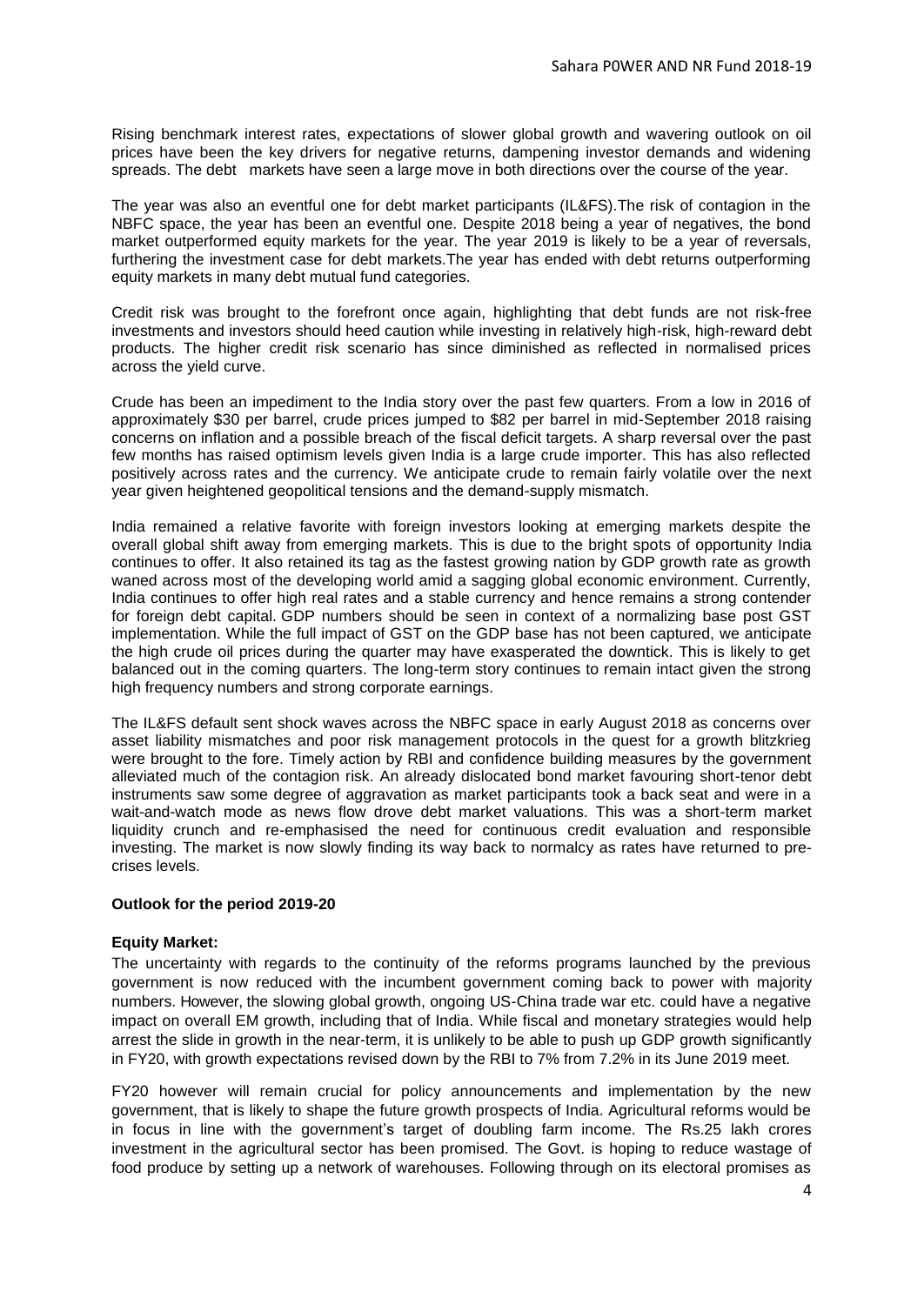laid down in its manifesto the BJP Govt. has expanded the PM Kisan Sanman Nidhi Yojana to all farmers from the current coverage of small and medium farmers. Another key focal point will be investments in infrastructure sector. While the BJP manifesto places the target ambitiously at Rs.100tn by year 2024, we hope for a more pragmatic approach given the limited fiscal space available.

The auto sector could continue to languish due to changing emission regulations. The funding crunch facing NBFCs dominated FY19 impacting consumption oriented sectors. This could continue to remain in focus in the first half of FY20, given that the NBFC issue is a solvency issue rather than a liquidity issue and thus could take time to sort itself out. Assuming no further accidents, some clarity on the sector can be expected in H2FY20. With the Govt. trying to address farm distress on a war footing coupled with a normal monsoon we could see some revival in the fortunes of FMCG companies in H2FY20.

# **Debt Market:**

We do not believe that there is material risk of financial instability and hence RBI is likely to continue to focus on inflation trajectory. With the current inflation trajectory and RBI's inflation projection for the year at 4%, we don't see significant moves on the repo rate front for the rest of the financial year. As the shadow of the [IL&FS saga](https://www.livemint.com/Companies/yXC7sLDRJ5mtLq1GG1K02K/Contagion-no-longer-the-biggest-problem-in-ILFS-saga.html) and the [NBFC liquidity crunch](https://www.livemint.com/Money/JNiNbaPUkthWoJaEvR1DNL/Long-shadow-of-liquidity-crunch-looms-over-NBFCs-in-2019.html) recede, 2019 is likely to be a better year for debt against the backdrop of lower crude and stable macros. However, the fiscal position is likely to remain an overhang given that current [GST collections](https://www.livemint.com/Industry/CMIQX3CzybZNuP8lymBMrK/GST-collection-crosses-Rs-1-trillion-in-October.html) are far lower than budgeted expectations and non-tax revenue growth continues to remain tepid.

# **1. Scheme Performance, Future Outlook and Operations of Sahara Power and Natural Resources Fund**

| <b>Returns:</b> |  |
|-----------------|--|
|                 |  |

| Performance as of March 31, 2019                             | year   | <b>Since</b><br>inception | <b>Inception date</b>          |
|--------------------------------------------------------------|--------|---------------------------|--------------------------------|
| Sahara Power and Natural Resources Fund(%)-<br>Regular       | (4.50) | 7.22                      | 17th June, 2008<br>(Regular) / |
| Sahara Power and Natural Resources Fund(%)-<br><b>Direct</b> | (2.62) | 11.28                     | 01/01/2013<br>(Direct)         |
| Nifty 50 (%)                                                 | 16.45  | 10.18/12.71               |                                |

The price and redemption value of the units, and income from them, can go up as well as down with the fluctuations in the market value of its underlying investments;

As on March 31, 2019, the scheme had invested 94.89 % of its net assets in equities and the balance is in cash and cash receivables.

# **2. Brief Background of Sponsor, Trust and AMC Company**

# **a. Sahara Mutual Fund**

Sahara Mutual Fund (SMF) has been established as a Trust by the Trust Deed (amended from time to time) dated 18th July, 1996 in accordance with the Indian Trusts Act, 1882, and duly registered under the Indian Registration Act, 1908, sponsored by Sahara India Financial Corporation Limited ("SIFCL").

The Trustees have appointed Sahara Asset Management Company Private Limited as the Investment Manager to Sahara Mutual Fund to function as the Investment Manager for all the Schemes of Sahara Mutual Fund. Sahara Mutual Fund was registered with SEBI on 1st October, 1996.

SEBI vide its Order no: WTM/PS/26/IMD/DOF-III/July/2015 dated 28th July, 2015 directed cancellation of "Certificate of Registration" of Sahara Mutual Fund which was to be effective on expiry of six months from the date of the Order. Further, SEBI also directed by the said Order that the Mutual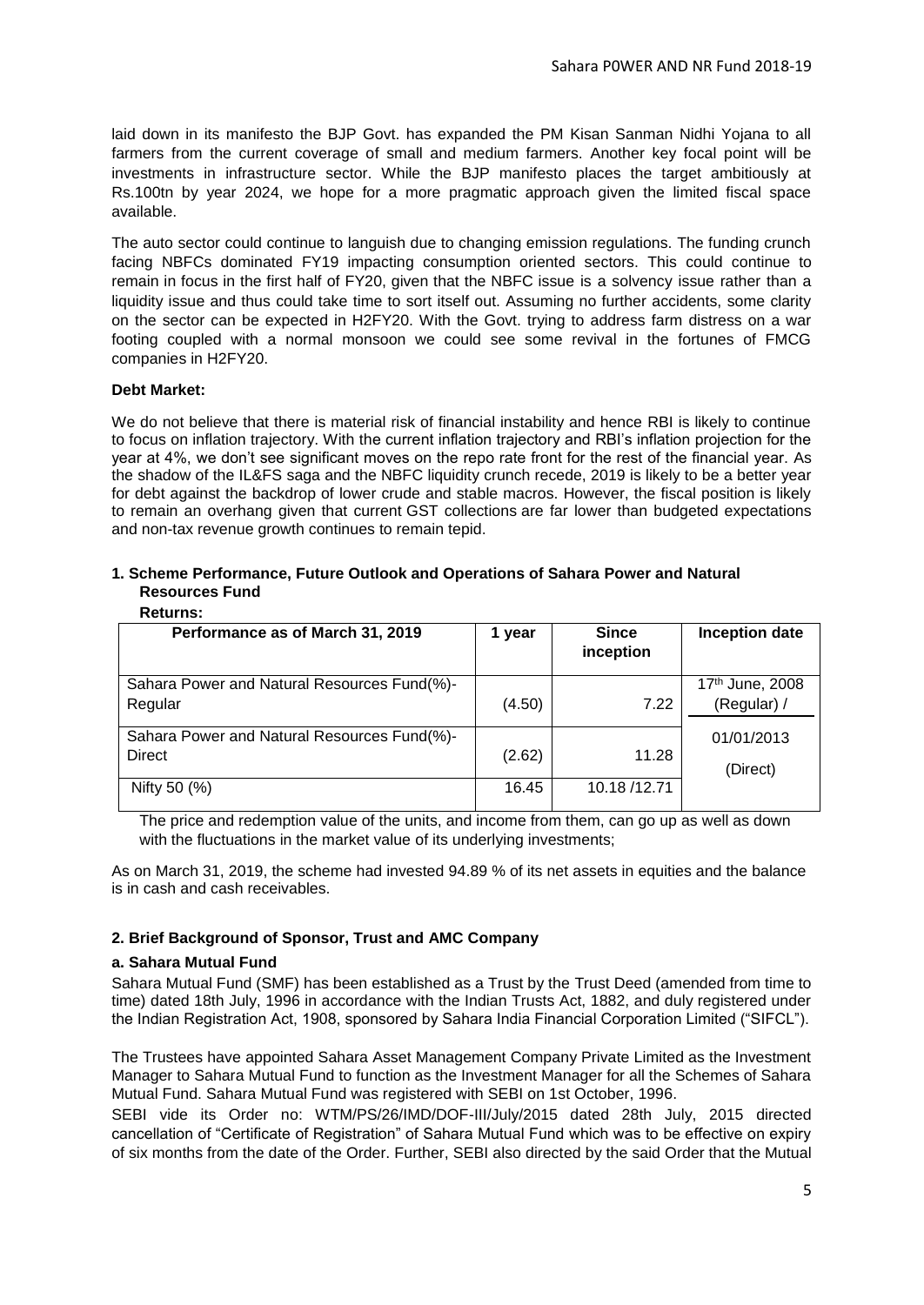Fund shall not take any new subscription from investors. Accordingly, Sahara Mutual Fund has not taken any new subscription from the investors (including existing investors) in line with the said SEBI order.

 Sahara Asset Management Company Pvt. Ltd filed an appeal before the Securities Appellate Tribunal (SAT), Mumbai to set aside the said SEBI order. SAT vide its order dated 9th December 2015 granted an interim stay in the matter. SAT vide its order dated 28th July, 2017 dismissed the appeal made by Sahara AMC against the SEBI order dated 28th July, 2015. However, SAT granted 6 weeks stay to approach the Hon'ble Supreme Court in the matter. An appeal was filed on  $7<sup>th</sup>$  September 2017 before the Hon'ble Supreme Court and the appeal was dismissed vide its order dated 23rd October 2017.

SEBI vide its letter dated November 17, 2017 directed the cancellation of 'Certificate of registration' would be effective six months from the date of the Hon'ble Supreme Court order dated 23<sup>rd</sup> October 2017.

Sahara Mutual Fund requested SEBI vide its letter dated 15th January 2018 to extend the date of cancellation of 'Certificate of registration' till July  $27<sup>th</sup>$ , 2018 for giving time for identification of a new sponsor and considering the lock in period of certain unit holders' investments in Sahara Tax Gain Fund.

A new sponsor was identified for Sahara Mutual Fund viz., One Life Capital Advisors Limited.

SEBI vide their letter dated 11<sup>th</sup> April 2018 ordered for winding up all the schemes except Sahara Tax Gain Fund by 21st April 2018. An appeal was filed before SAT for a stay against the SEBI order dated April 11, 2018.

In view of the direction of SAT on  $26<sup>th</sup>$  April 2018, a comprehensive appeal was filed.

SAT vide its order dated  $3<sup>rd</sup>$  May 2018 directed that SEBI shall not enforce the orders impugned in the two appeals till a decision on new sponsor's application is communicated. The decision of SEBI on the application made by One Life Capital Advisers Limited is awaited.

#### **b. Board of Trustees**

The Board of Trustees comprises of two trustees, Mr. S P Srivastava and Mr. M R Siddiqui.

The Board of Trustees is the exclusive owner of the Trust Fund and holds the same in trust for the benefit of the unit holders. The Board of Trustees has been discharging its duties and carrying out the responsibilities as provided in the Regulations and the Trust Deed. The Board of Trustees seeks to ensure that the Fund and the Schemes floated there under are managed by the AMC in accordance with the Trust Deed, the Regulations, directions and guidelines issued by the SEBI, the Stock Exchanges, the Association of Mutual Funds in India and other regulatory agencies.

# **3. Investment Objective of the Scheme.**

The investment objective is to generate long term capital appreciation through investment in equities and equity related securities of companies engaged in the business of generation, transmission, distribution of Power or in those companies that are engaged directly or indirectly in any activity associated in the power sector or principally engaged in discovery, development, production, processing or distribution of natural resources.

# **4. Significant Accounting Policies:**

The Balance Sheet and the Revenue Account together with the notes thereon have been prepared in accordance with the accounting policies and standards specified in the Ninth Schedule of the Securities and Exchange Board of India (Mutual Funds) Regulations, 1996 and amendments thereto, as applicable.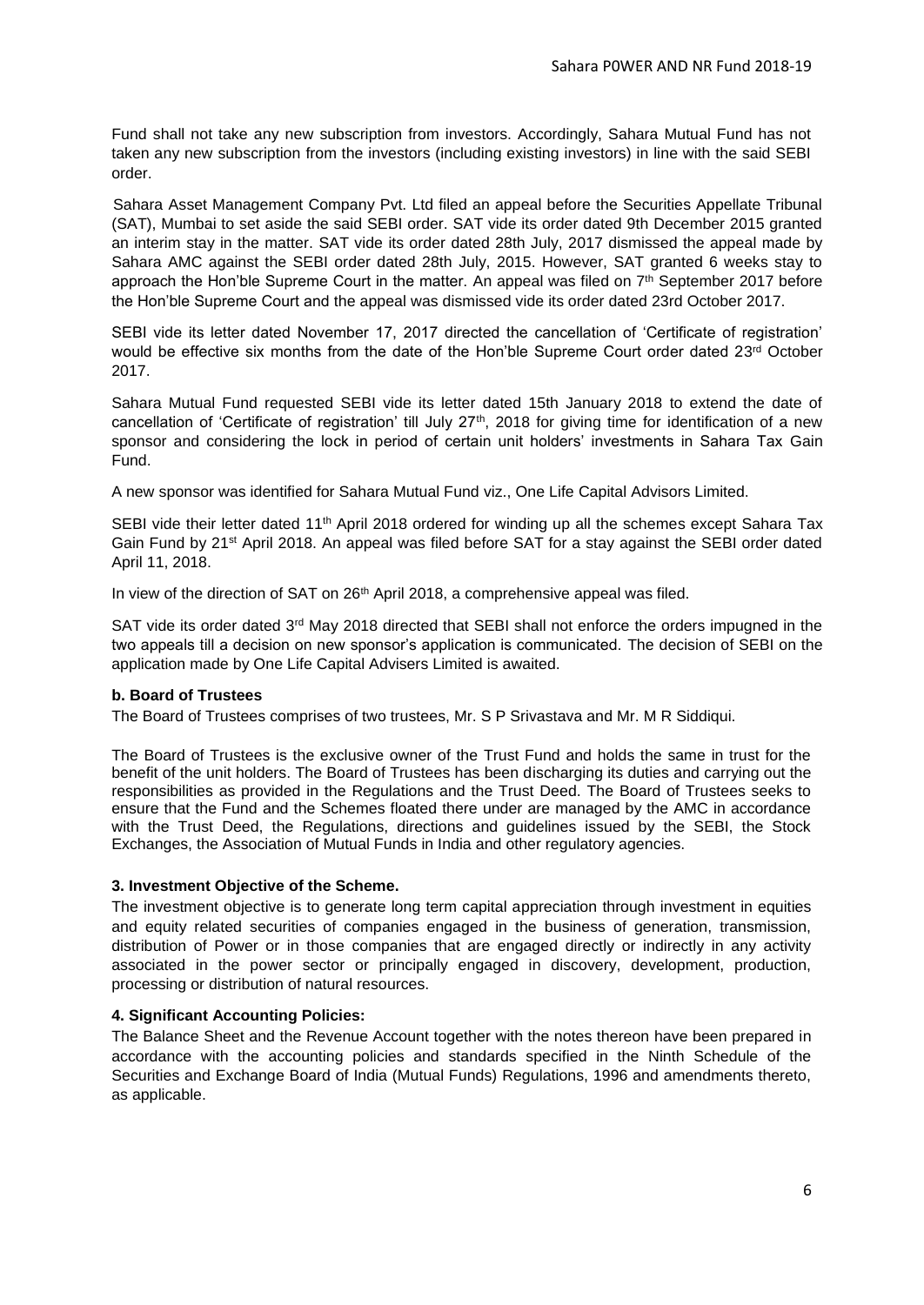# **5. Unclaimed Dividends and Redemptions**

| <b>Scheme Name</b>                       | No of            | Unclaimed      | No of            | Unclaimed               |
|------------------------------------------|------------------|----------------|------------------|-------------------------|
|                                          | <b>Investors</b> | Dividend (Rs.) | <b>Investors</b> | <b>Redemption (Rs.)</b> |
| Sahara Power & Natural Resources<br>Fund | າ                | 4450.52        | 16               | 204774.67               |

# **6. Disclosure of investor complaints for the year 2018-19**

Total Number of Folios under all schemes: 15295

|                   |                                                                  |                                                |                                                                      | Action on (a) and (b)          |                |             |                       |                    |                |                |             |                                 |
|-------------------|------------------------------------------------------------------|------------------------------------------------|----------------------------------------------------------------------|--------------------------------|----------------|-------------|-----------------------|--------------------|----------------|----------------|-------------|---------------------------------|
| Complaint<br>Code | Type of<br>Complaint#                                            | $(a)$ No. of<br>pending at<br>the<br>beginning | (b) No of<br>Complaints complaints<br>received<br>during<br>the year | Resolved                       |                |             |                       | *Non<br>Actionable |                | Pending        |             |                                 |
|                   |                                                                  | of the year                                    |                                                                      | Within<br>30<br>Days Days Days | $30-$<br>60    | 60-<br>180  | Beyond<br>180<br>days |                    | $0 - 3$        | $3 - 6$        | $6-9$       | $9 - 12$<br>mths mths mths mths |
| I A               | Non receipt<br>οf<br>Dividend on<br>Units                        | $\mathbf 0$                                    | $\overline{2}$                                                       | $\overline{2}$                 | 0              | 0           | $\Omega$              | $\mathbf 0$        | 0              | $\mathbf 0$    | $\Omega$    | $\overline{0}$                  |
| l B               | Interest on<br>delayed<br>payment of<br>Dividend                 | $\mathbf 0$                                    | $\mathbf 0$                                                          | $\overline{0}$                 | $\mathbf 0$    | $\mathbf 0$ | $\mathbf 0$           | $\mathbf 0$        | 0              | $\overline{0}$ | $\mathbf 0$ | $\mathbf 0$                     |
| IC                | Non receipt<br>οf<br>Redemption<br>Proceeds                      | $\mathbf 0$                                    | $\mathbf{1}$                                                         | 1                              | $\overline{0}$ | $\mathbf 0$ | $\mathbf 0$           | $\mathbf 0$        | $\mathbf 0$    | $\overline{0}$ | $\mathbf 0$ | $\mathbf 0$                     |
| D                 | Interest on<br>delayed<br>Payment of<br>Redemption               | $\mathbf 0$                                    | $\mathbf 0$                                                          | $\overline{0}$                 | 0              | $\mathbf 0$ | $\mathbf 0$           | $\mathbf 0$        | 0              | $\overline{0}$ | $\mathbf 0$ | $\mathbf 0$                     |
| II A              | Non receipt<br>of Statement<br>of<br>Account/Unit<br>Certificate | $\mathbf 0$                                    | $\mathbf{1}$                                                         | 1                              | $\mathbf 0$    | 0           | $\mathbf 0$           | $\mathbf 0$        | 0              | $\overline{0}$ | 0           | 0                               |
| II B              | Discrepancy<br>in<br>Statement of<br>Account                     | $\mathbf 0$                                    | $\overline{0}$                                                       | $\overline{0}$                 | $\mathbf 0$    | $\mathbf 0$ | $\mathbf 0$           | $\mathbf 0$        | $\overline{0}$ | $\overline{0}$ | $\mathbf 0$ | $\mathbf 0$                     |
| II C              | Data<br>corrections in<br>Investor<br>details                    | $\mathbf 0$                                    | $\mathbf 0$                                                          | $\mathbf 0$                    | $\mathbf 0$    | 0           | $\mathbf 0$           | $\mathbf 0$        | $\mathbf 0$    | $\mathbf 0$    | 0           | $\mathbf 0$                     |
| $\overline{II}$   | Non receipt<br>of Annual<br>Report<br>/Abridged<br>Summary       | $\mathbf 0$                                    | $\mathbf 0$                                                          | $\mathbf 0$                    | $\mathbf 0$    | $\mathbf 0$ | $\mathbf 0$           | $\mathbf 0$        | $\mathbf 0$    | $\mathbf 0$    | $\mathbf 0$ | $\mathbf 0$                     |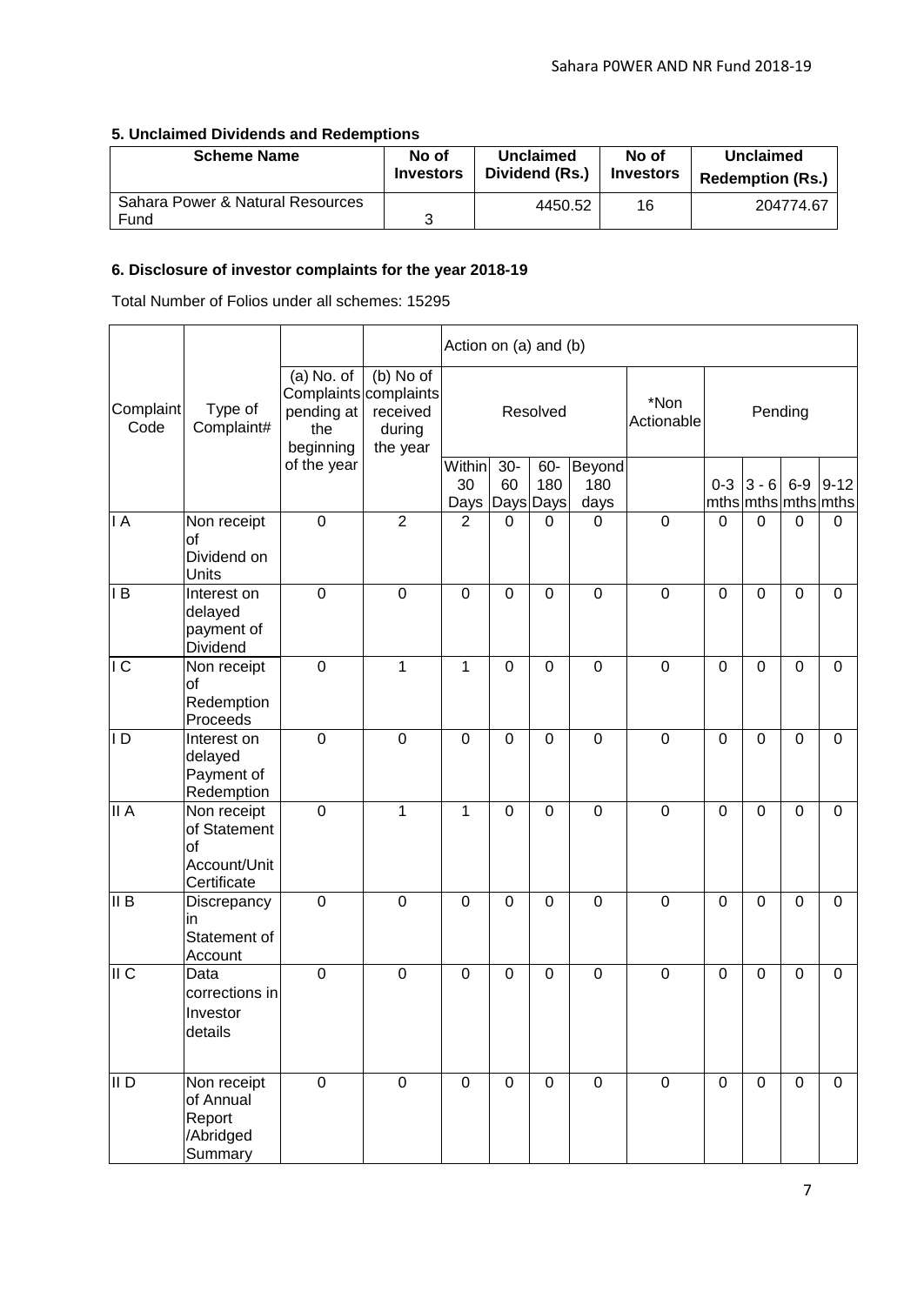| III A              | Wrong<br>switch<br>between<br><b>Schemes</b>                                                                | $\overline{0}$ | $\overline{0}$ | $\mathbf 0$    | 0           | $\mathbf 0$ | $\overline{0}$ | $\mathbf 0$    | $\overline{0}$ | 0              | $\Omega$    | $\overline{0}$ |
|--------------------|-------------------------------------------------------------------------------------------------------------|----------------|----------------|----------------|-------------|-------------|----------------|----------------|----------------|----------------|-------------|----------------|
| $\overline{III}$ B | Unauthorized<br>switch<br>between<br><b>Schemes</b>                                                         | $\mathbf 0$    | $\mathbf 0$    | $\mathbf 0$    | 0           | $\mathbf 0$ | $\overline{0}$ | $\mathbf 0$    | $\overline{0}$ | $\overline{0}$ | $\mathbf 0$ | $\mathbf 0$    |
| III C              | Deviation<br>from<br>Scheme<br>attributes                                                                   | $\mathbf 0$    | $\overline{0}$ | $\mathbf 0$    | $\mathbf 0$ | $\mathbf 0$ | $\overline{0}$ | $\mathbf 0$    | $\overline{0}$ | 0              | $\mathbf 0$ | $\mathbf 0$    |
| III D              | Wrong or<br><b>Excess</b><br>charges/load                                                                   | $\overline{0}$ | $\overline{0}$ | $\mathbf 0$    | $\mathbf 0$ | $\mathbf 0$ | $\mathbf 0$    | $\overline{0}$ | $\overline{0}$ | $\overline{0}$ | $\Omega$    | $\mathbf 0$    |
| III E              | <b>Non</b><br><b>Updation of</b><br>changes<br>viz. address,<br>PAN, bank<br>details,<br>nomination,<br>etc | $\overline{0}$ | $\overline{0}$ | $\overline{0}$ | 0           | $\mathbf 0$ | $\overline{0}$ | $\overline{0}$ | $\overline{0}$ | 0              | $\Omega$    | $\mathbf 0$    |
| $\overline{N}$     | Others**                                                                                                    | $\overline{0}$ | 1              | 1              | $\Omega$    | 0           | $\overline{0}$ | $\overline{0}$ | $\overline{0}$ | $\Omega$       | $\Omega$    | $\overline{0}$ |

# including against its authorized persons/ distributors/ employees etc.

\*Non actionable means the complaint that are incomplete / outside the scope of the mutual fund **Others** \*\* (1)

SCORES Complaints:

Does not pertain to Sahara Mutual Fund (Non receipt of Sahara Bond schemes maturity amount)

# **7. Role of Mutual Funds in Corporate Governance of Public Listed Companies**

# **Policy for voting at AGM/EOGM/through E-voting/through Postal Ballot on resolutions recommended by investee companies Introduction**

Sahara Asset Management Company Private Limited acts as an Investment Manager ("The AMC") to the schemes of Sahara Mutual Fund ("Fund"). The general voting policy and procedures being followed by the AMC in exercising the voting rights ("Voting Policy") is given hereunder.

# **Philosophy and Guidelines of Voting Policy:**

The AMC has a dual responsibility of a prudent Fund Manager investing investors' money as well as of an entity performing the responsibility of protecting the investors' interest. As part of the management of funds, irrespective of the scheme, the AMC ensures that investments are made in companies that meet investment norms. It is expected that the investee company adheres to proper corporate governance standards. The voting policy for the investee companies by the AMC is as under:

The AMC shall deal with voting on case to case basis. For this purpose, the AMC shall review various notices of AGM/EOGM/Postal Ballot received from the investee companies from time to time and take appropriate voting decision (for, against, abstain) with respect to the each resolution recommended by the management/ shareholders of the companies. The AMC would generally agree with the management of the Investee Company on routine matters, but may object by voting against or abstain, if it believes that it has insufficient information or there is conflict of interests or the interest of the shareholders and /or the unit holders' interests are prejudiced in any manner.

As regards non-routine items, the Fund Manager (Equity)/ Chief Investment Officer (CIO) with assistance of the Equity Research Department and in consultation with the Compliance Officer shall review each of such cases and take a decision to vote. In case the AMC is against any non-routine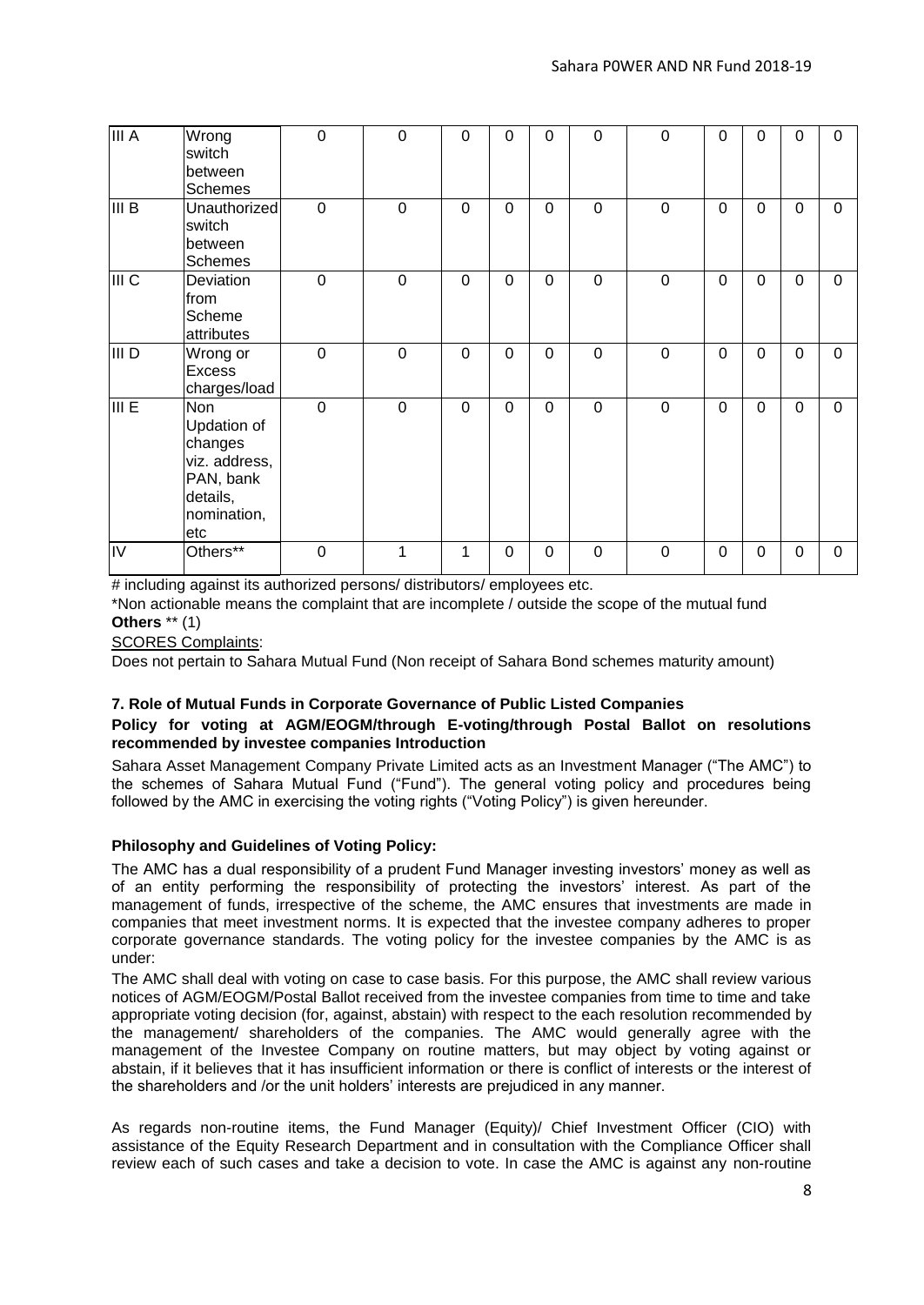item, it may decide to attend the meeting and vote against that item. In some other such cases, it may decide to abstain based on one or more of the factors like our small holding in the company, location of the venue of meeting, time/cost involved etc. For these instances, the reasons for non-attendance will be recorded.

As per the decision taken by the AMC, it may depute an authorized person to attend and vote at AGM/EOGM/through E-Voting/ through Postal Ballot appropriately keeping in mind the interest of unit holders. AMC would maintain a record on the AGM/EOGM voting related matters.

### **Disclosure of Voting policy and Maintenance of Records:**

This Policy on voting at AGM/EOGM/ through e-voting/ through postal ballot and suitable disclosure thereof is available on the website **(www.saharamutual.com) of the Mutual Fund.**

**Note:** For details of voting in the AGMs of the investee companies for the financial year 2018-19, unit holders can log on to the website **(www.saharamutual.com)** of the Fund. Further the said details are also available in the Annual Report of Sahara Mutual Fund for the period 20181-9. The details of voting shall be emailed/sent as and when requested by the unit holders free of cost.

#### **8. Statutory Information.**

- a. The Sponsor is not responsible or liable for any loss resulting from the operation of the Schemes of the Fund beyond their initial contribution of Rs.1 lakh for setting up the Fund.
- b. The price and redemption value of the units, and income from them, can go up as well as down with fluctuations in the market value of its underlying investments.
- c. Full Annual Report is disclosed on the website (www.saharamutual.com) and shall be available for inspection at the Head Office of the Mutual Fund. Present and prospective unit holders can obtain copy of the trust deed, the full Annual Report of the Fund / AMC free of cost.

#### **Acknowledgements**

The Trustees would like to thank all the investors for reposing their faith and trust in Sahara Mutual Fund. The Trustees thank the Securities and Exchange Board of India, the Reserve Bank of India, the Sponsor, and the Board of the Sahara Asset Management Company Private Limited for their support, co-operation and guidance during the period.

We are also thankful to the Auditors, Registrar and Transfer Agents, Custodian, Banks, Depositories, AMFI/NISM Certified Distributors, KYC Registration Agencies and other service providers for their continuous support. The Trustees also appreciate the efforts made by the employees of Sahara Asset Management Company Private Limited and place on record their dedication, commitment and wholehearted support throughout the year.

We look forward for your continued support and assure you of our commitment at all times in managing the schemes of Sahara Mutual Fund.

#### **For and on behalf of Sahara Mutual Fund**

M R Siddiqui **Trustee** 

**Place:** Mumbai Date: July 19<sup>th</sup>, 2019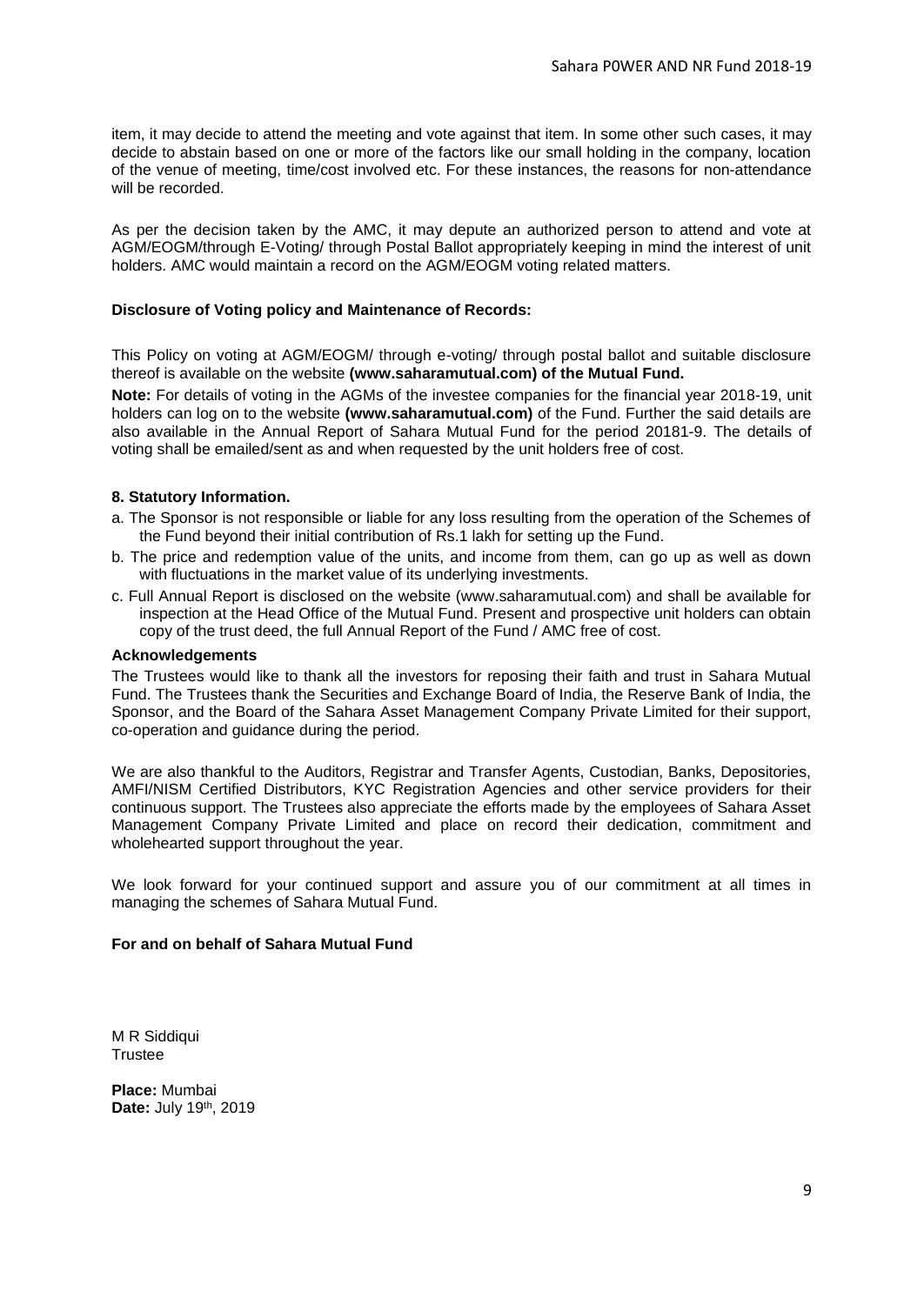# **CERTIFICATE OF THE VOTING REPORTS**

Pursuant to SEBI Circular CIR/IMD/DF/05/2017 dated 24th March 2014 read with circular Ref.SEBI/HO/IMD/DF2/P/2016/68 dated 10<sup>th</sup> August, 2016, we have been appointed as "Scrutinizer" in terms of Rule 20(3)(ix) of Companies (Management and Administration) Rules,2014 to certify the voting reports exercised by Sahara Asset Management Company Private Limited for the financial year 31st March, 2019.

We hereby report as under:

- 1. We have verified the voting disclosures made by Sahara Asset Management Company Private Limited (the company) on the basis of the data obtained from the custodian.
- 2. On the basis of the said data, the company was required to exercise its votes on 783 agenda items for the year under review and its voting was as under.

| <b>Voting For/Against/Abstained</b> | No of Agenda Items |
|-------------------------------------|--------------------|
| FOR                                 | 783                |
| AGAINST                             |                    |
| ABSTAINED                           |                    |
| <b>TOTAL</b>                        | 783                |

3. On the basis of documentation maintained by the Company, we hereby certify that it has provided a brief rationale for the voting exercised by it and the same is in accordance with the voting policy approved by the Board of Trustees of Sahara Mutual Fund.

This certificate is being issued for submission to the Board of Trustees of Sahara Mutual Fund and to be disclosed in the Annual Report and website of Sahara Mutual Fund in terms of the cited circular CIR/IMD/DF/05/2017 dated 24th March 2014 read with circular Ref. SEBI/HO/IMD/DF2/P/2016/68 dated 10<sup>th</sup> August, 2016.

Mruga Vasavada Practicing Company Secretary ACS: 26793 CP: 9647

Place: Mumbai Date: 24<sup>th</sup> April, 2019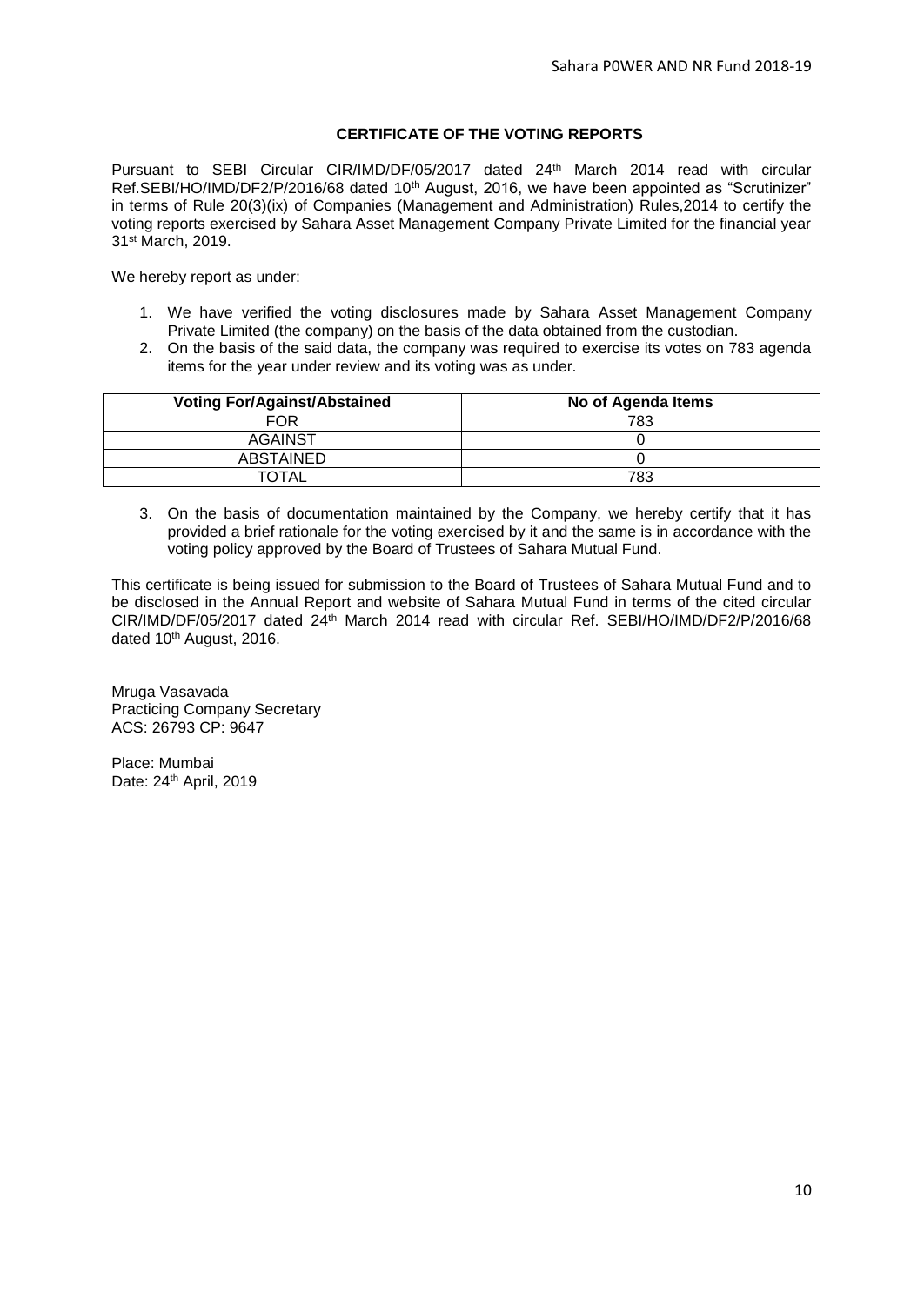# **INDEPENDENT AUDITOR'S REPORT**

To the Trustees of Sahara Mutual Fund- Sahara Power and Natural Resources Fund

### *Report on the Audit of the Financial Statements*

#### **Opinion**

We have audited the accompanying financial statements of **Sahara Mutual Fund – Sahara Power and Natural Resources Fund (**"the Scheme"), which comprise the Balance Sheet as at March 31, 2019,the Revenue Account and the Cash Flow Statement for the year then ended, and noted to the financial statements, including a summary of significant accounting policies and other explanatory information.

In our opinion and to the best of our information and according to the explanations given to us, the aforesaid financial statements of the scheme give the information specified in the Ninth Schedule to the Securities and Exchange Board of India (Mutual Funds) Regulations, 1996 and amendments thereto ("the SEBI Regulations"), as applicable, in the manner so required and give a true and fair view in conformity with the accounting principles generally accepted in India:

- (a) in the case of the Balance Sheet, of the state of affairs of the Scheme as at March 31, 2019;
- (b) in the case of the Revenue Account, of the surplus for the year ended on that date.
- (c) in the case of the Cash Flow Statement, of the cash flows for the year ended on that date.

#### **Basis for Opinion**

We conducted our audit of the financial statements in accordance with the Standards on Auditing (SA's) issued by the Institute of Chartered Accountants of India ("ICAI). Our responsibilities under those Standards are further described in the *Auditor's Responsibilities for the Audit of the Financial Statements* section of our report. We are independent of the Trust/Scheme in accordance with the *Code of Ethics* issued by the Institute of Chartered Accountants of India together with the independence requirements that are relevant to our audit of the financial statements of the Scheme. Our audit has been conducted in accordance with the accounting policies and standards specified in the SEBI Regulations and amendments thereto, as applicable and we have fulfilled our other ethical responsibilities in accordance with these requirements and the Code of Ethics. We believe that the audit evidence we have obtained is sufficient and appropriate to provide a basis for our opinion.

#### **Emphasis of Matter**

We draw attention to the following matter in the Notes to the financial statements:

a) Note no. 8.17 which states, inter alia, that Sahara Mutual Fund had requested SEBI in January 2018 to extend the date of cancellation of 'Certificate of registration' till  $27<sup>th</sup>$  July, 2018 considering the lock in period of certain unit holders' investments in Sahara Tax gain fund as well as for giving time for identification of a new sponsor. However, SEBI ordered for winding up of all schemes against which Sahara Mutual Fund appealed before SAT for a stay of SEBI order. In the meanwhile, a new sponsor was identified for Sahara Mutual Fund viz., One Life Capital Advisors Limited.

SAT vide its order dated  $3<sup>rd</sup>$  May, 2018 directed that SEBI shall not enforce the orders impugned in the appeals till a decision on new sponsor's application is communicated. The above indicates the existence of a material uncertainty that may cast significant doubt about Sahara Mutual Fund's ability to continue as a going concern. However, the financial statements of the Scheme have been prepared on a going concern basis, pending the decision of the SEBI on the sponsor.

b) Note no. 8.18 which states that minimum four Trustees are required as per Reg. 15(1) read with para 22 of the Third Schedule (Contents of Trust Deed) of SEBI (Mutual Funds) Regulations 1996, has not been complied with.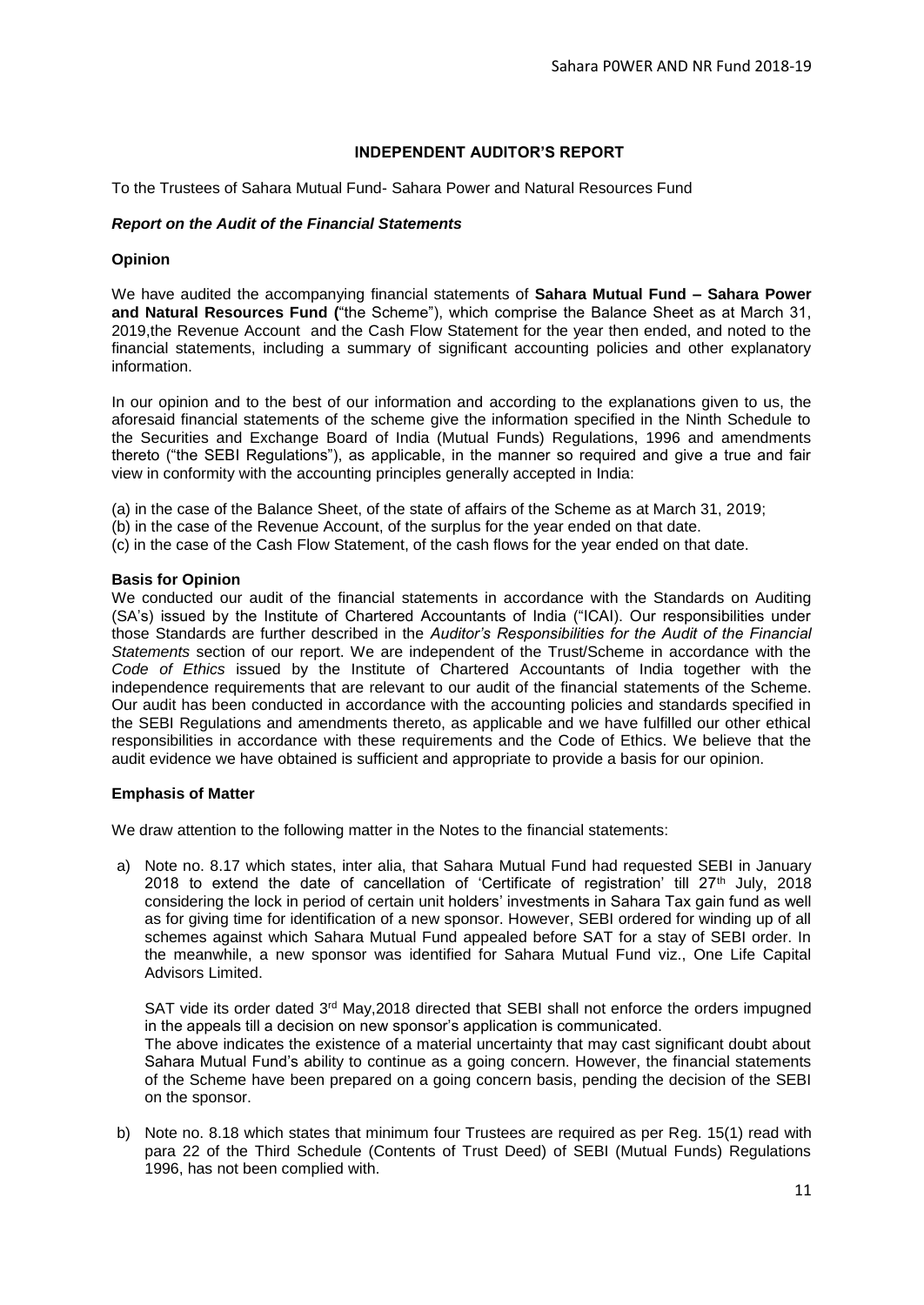c) As per the Reg. 21(1)(f), of SEBI (Mutual Funds) Regulations, 1996 and in compliance with the notification of Securities and Exchange Board of India (Mutual Funds) (Amendment) Regulations, 2014 dated May 6, 2014, the AMC should have maintained a Net Worth of minimum Rs.50 crs. The Net Worth of SAMC as on March 31, 2019 was Rs.5.02 crs (refer Note 8.19); thereby net worth criteria has not been complied with.

Our opinion is not modified in respect of the above matter.

### **Responsibilities of the Management and Those Charged with Governance for the Financial Statements**

The Trustees of Sahara Mutual Fund and the Board of Directors of Sahara Asset Management Company Private Limited (the "Directors") are responsible for the preparation of these financial statements that give a true and fair view of the financial position and financial performance of the Scheme in accordance with the accounting policies and standards specified in the SEBI Regulations and amendments thereto, as applicable. This responsibility also includes maintenance of adequate accounting records for safeguarding the assets of the Scheme and for preventing and detecting frauds and other irregularities; selection and application of appropriate accounting policies; making judgements and estimates that are reasonable and prudent; and design, implementation and maintenance of adequate internal financial controls, that were operating effectively for ensuring the accuracy and completeness of the accounting records, relevant to the preparation and presentation of the financial statements that give a true and fair view and are free from material misstatement, whether due to fraud or error.

In preparing the financial statements, management is responsible for assessing the Scheme's ability to continue as a going concern, disclosing , as applicable, matters related to going concern and using the going concern basis of accounting unless management either intends to liquidate the Scheme or to cease operations or has no realistic alternative but to do so.

Those charged with Governance are also responsible for overseeing the Scheme's financial reporting process.

#### **Auditor's Responsibility for the Audit of the Financial Statements**

Our objectives are to obtain reasonable assurance about whether the standalone financial statements as a whole are free from material misstatement, whether due to fraud or error, and to issue an auditor's report that includes our opinion. Reasonable assurance is a high level of assurance, but is not a guarantee that an audit conducted in accordance with SAs will always detect a material misstatement when it exists. Misstatements can arise from fraud or error and are considered material if ,individually or in the aggregate, they could reasonably be expected to influence the economic decisions of users taken on the basis of these standalone financial statements.

As part of an audit in accordance with SAs, we exercise professional judgment and maintain professional skepticism throughout the audit. We also:

• Identify and assess the risks of material misstatement of the standalone financial statements, whether due to fraud or error, design and perform audit procedures responsive to those risks, and obtain audit evidence that is sufficient and appropriate to provide a basis for our opinion. The risk of not detecting a material misstatement resulting from fraud is higher than for one resulting from error, as fraud may involve collusion, forgery, intentional omissions, misrepresentations, or the override of internal control.

• Obtain an understanding of internal financial controls relevant to the audit in order to design audit procedures that are appropriate in the circumstances, but not for the purpose of expressing an opinion on effectiveness of the Company's internal financial controls.

• Evaluate the appropriateness of accounting policies used and the reasonableness of accounting estimates and related disclosures made by management.

• Conclude on the appropriateness of management's use of the going concern basis of accounting and, based on the audit evidence obtained, whether a material uncertainty exists related to events or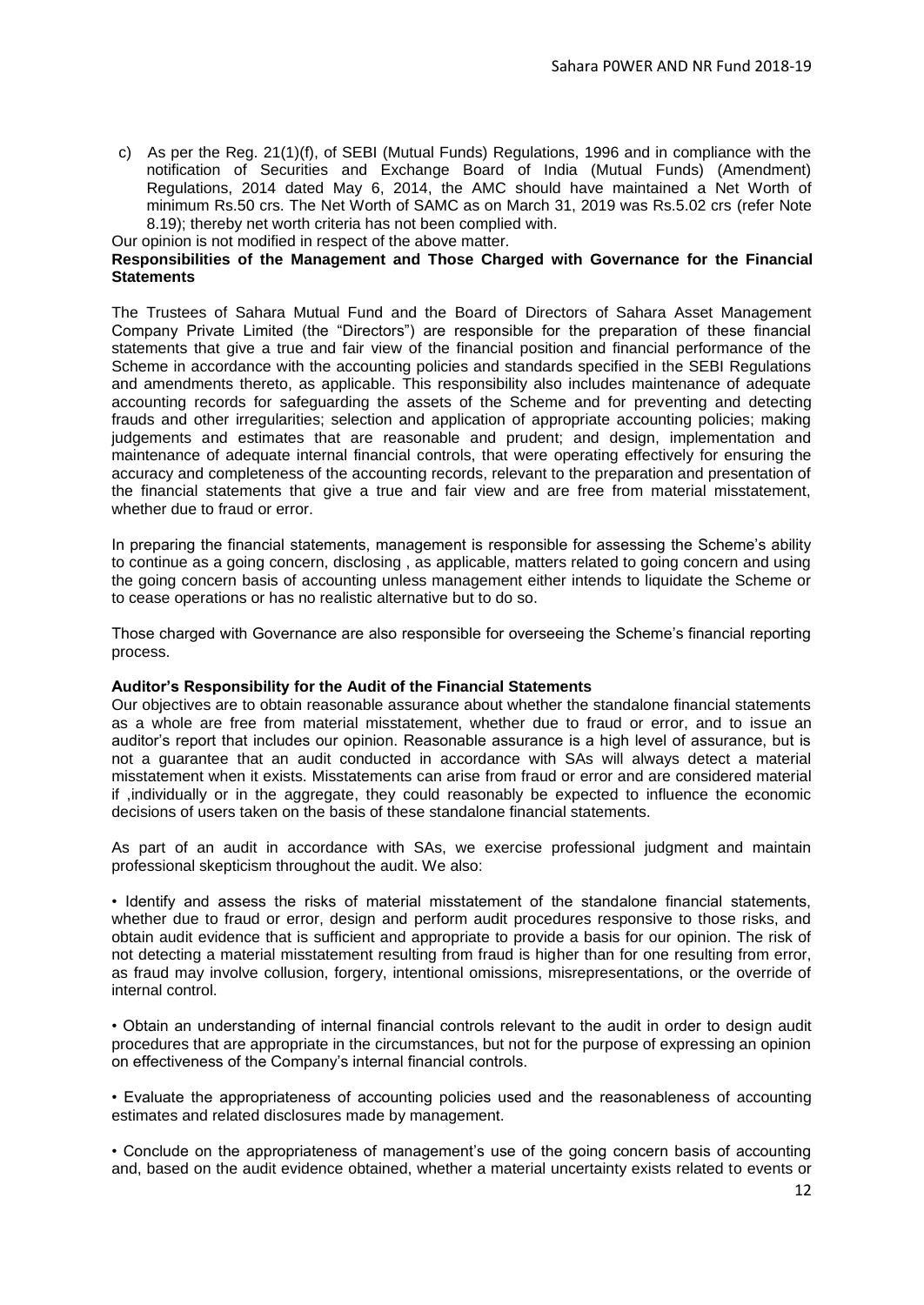conditions that may cast significant doubt on the ability of the Company to continue as a going concern. If we conclude that a material uncertainty exists, we are required to draw attention in our auditor's report to the related disclosures in the standalone financial statements or, if such disclosures are inadequate, to modify our opinion. Our conclusions are based on the audit evidence obtained up to the date of our auditor's report. However, future events or conditions may cause the Company to cease to continue as a going concern.

• Evaluate the overall presentation, structure and content of the standalone financial statements, including the disclosures, and whether the standalone financial statements represent the underlying transactions and events in a manner that achieves fair presentation.

We communicate with those charged with governance regarding, among other matters, the planned scope and timing of the audit and significant audit findings, including any significant deficiencies in internal control that we identify during our audit.

We also provide those charged with governance with a statement that we have complied with relevant ethical requirements regarding independence, and to communicate with them all relationships and other matters that may reasonably be thought to bear on our independence, and where applicable, related safeguards.

#### *Report on Other Legal and Regulatory Requirements*

As required by the Securities and Exchange Board of India (Mutual Funds) Regulations, 1996 and amendments thereto, as applicable, we report that:

a) We have sought and obtained all the information and explanations, which to the best of our knowledge and belief were necessary for the purpose of our audit.

b) The Balance Sheet and Revenue Account dealt with by this Report are in agreement with the books of account of the Scheme.

c) The statement of account has been prepared in accordance with the accounting policies and standards specified in the SEBI Regulations and amendments thereto, as applicable.

d) We have reviewed the Valuation Policy being followed for the schemes of Sahara Mutual Fund. The Valuation Policy implemented for the Scheme is in line with the SEBI guidelines issued in this regard.

#### **For Chaturvedi & Partners.**

*Chartered Accountants* (Firm's Registration No. 307068E)

Khyati Shah (Partner) Mem. No. 117510

Place: Mumbai Date: July 19, 2019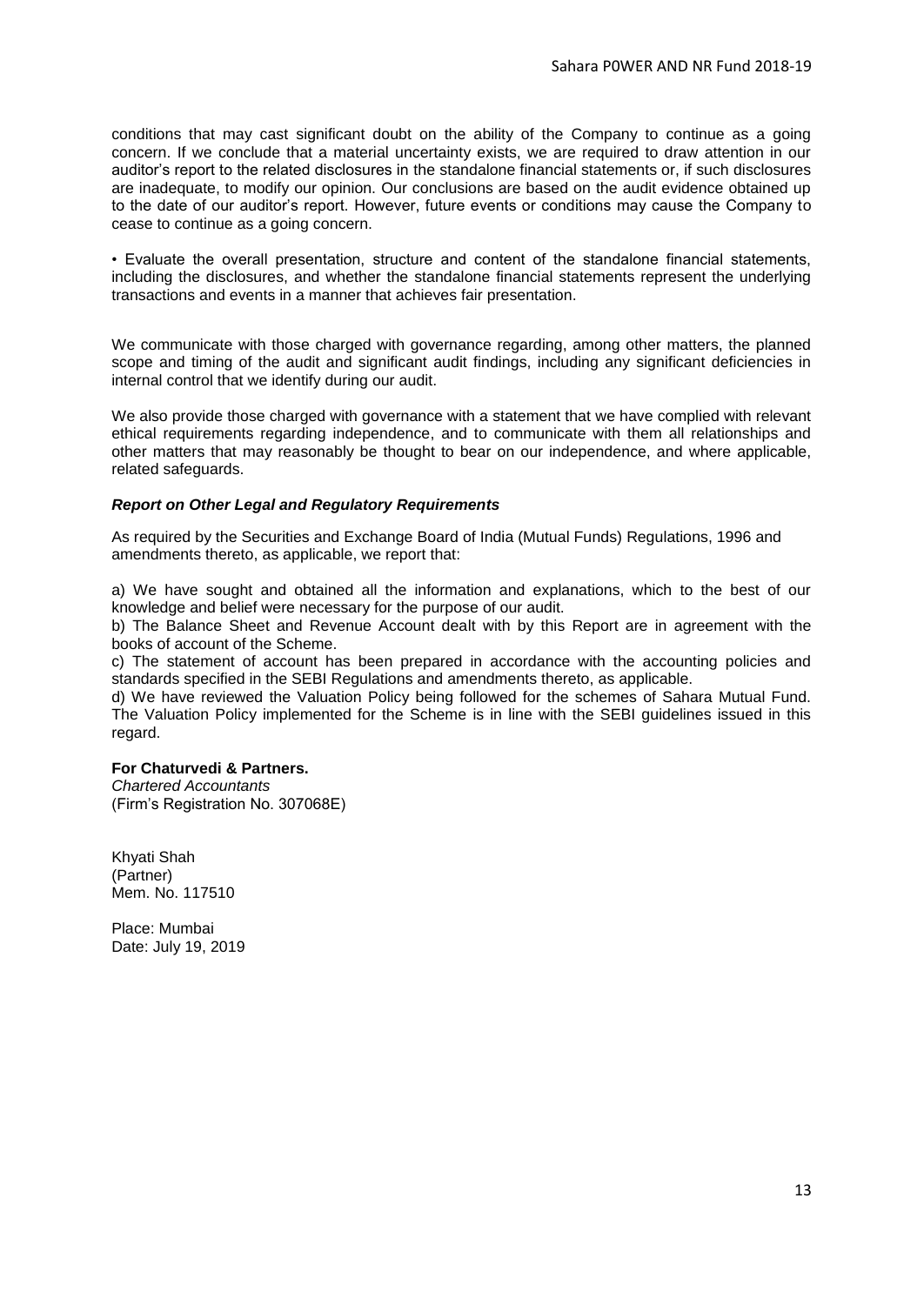|                | <b>Sahara Power and Natural Resources Fund</b>    |                              | <b>Rupees in</b><br>Lakhs |
|----------------|---------------------------------------------------|------------------------------|---------------------------|
|                |                                                   | As at                        | As at                     |
|                |                                                   | ended 31/03/2019             | ended<br>31/03/2018       |
|                | <b>LIABILITIES</b>                                |                              |                           |
|                |                                                   |                              |                           |
| 1              | <b>Unit Capital</b>                               | 80.53                        | 88.04                     |
| $\overline{2}$ | <b>Reserves &amp; Surplus</b>                     |                              |                           |
| 2.1            | Unit Premium Reserves                             | (24.74)                      | (26.99)                   |
| 2.2            | <b>Unrealised Appreciation Reserve</b>            | 12.61                        | 66.38                     |
| 2.3            | <b>Other Reserves</b>                             | 94.59                        | 59.16                     |
|                |                                                   |                              |                           |
| 3              | <b>Loans &amp; Borrowings</b>                     |                              |                           |
|                |                                                   |                              |                           |
| $\overline{4}$ | <b>Current Liabilities &amp; Provisions</b>       |                              |                           |
| 4.1            | Provision for doubtful Income/Deposits            |                              |                           |
| 4.2            | <b>Other Current Liabilities &amp; Provisions</b> | 3.34                         | 2.28                      |
|                | <b>TOTAL</b>                                      | 166.33                       | 188.87                    |
|                |                                                   |                              |                           |
|                | <b>ASSETS</b>                                     |                              |                           |
| 1              | <b>Investments</b>                                |                              |                           |
| 1.1.           | <b>Listed Securities:</b>                         |                              |                           |
| 1.1.1          | <b>Equity Shares</b>                              | 155.18                       | 182.22                    |
| 1.1.2          | <b>Preference Shares</b>                          |                              |                           |
| 1.1.3          | <b>Equity Linked Debentures</b>                   |                              |                           |
| 1.1.4          | <b>Other Debentures &amp; Bonds</b>               |                              |                           |
| 1.1.5          | <b>Securitised Debt securities</b>                |                              |                           |
|                |                                                   |                              |                           |
| 1.2            | <b>Securities Awaited Listing:</b>                |                              |                           |
| 1.2.1          | <b>Equity Shares</b>                              |                              |                           |
| 1.2.2          | <b>Preference Shares</b>                          | $\overline{a}$               |                           |
| 1.2.3          | <b>Equity Linked Debentures</b>                   | ٠                            |                           |
| 1.2.4          | Other Debentures & Bonds                          | $\qquad \qquad \blacksquare$ |                           |
| 1.2.5          | <b>Securitised Debt securities</b>                |                              |                           |
|                |                                                   |                              |                           |
| 1.3            | <b>Unlisted Securities</b>                        |                              |                           |
| 1.3.1          | <b>Equity Shares</b>                              |                              |                           |

# **ABRIDGED BALANCE SHEET AS AT 31ST MARCH 2019**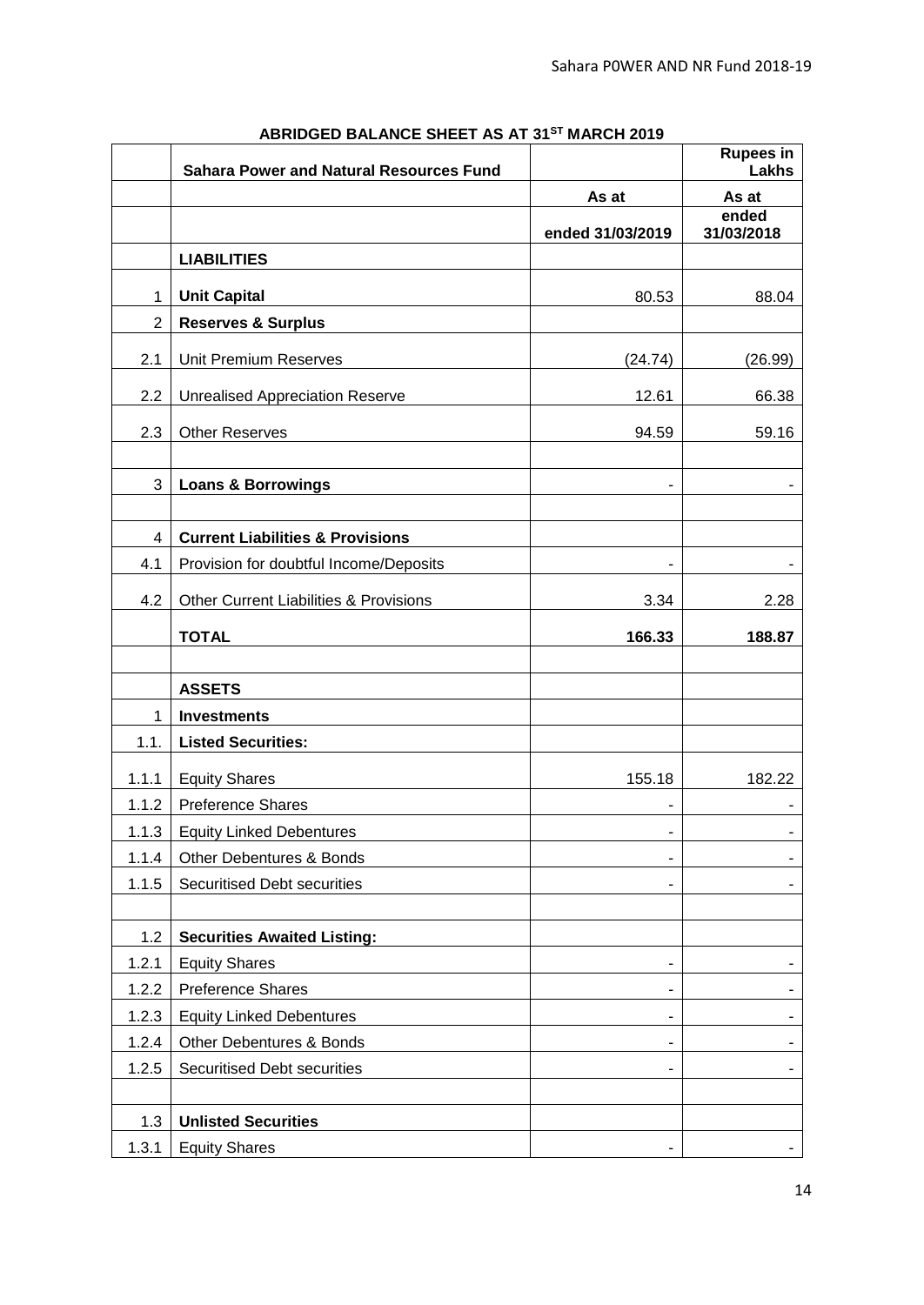| 1.3.2          | <b>Preference Shares</b>                        | $\blacksquare$           |        |
|----------------|-------------------------------------------------|--------------------------|--------|
| 1.3.3          | <b>Equity Linked Debentures</b>                 | $\overline{\phantom{a}}$ |        |
| 1.3.4          | <b>Other Debentures &amp; Bonds</b>             | $\blacksquare$           |        |
| 1.3.5          | <b>Securitised Debt securities</b>              | ÷,                       |        |
|                |                                                 |                          |        |
| 1.4            | <b>Government Securities</b>                    | $\blacksquare$           |        |
| 1.5            | <b>Treasury Bills</b>                           | $\overline{\phantom{a}}$ |        |
| 1.6            | <b>Commercial Paper</b>                         | $\overline{a}$           |        |
| 1.7            | <b>Certificate of Deposits</b>                  | $\blacksquare$           |        |
| 1.8            | <b>Bill Rediscounting</b>                       | $\blacksquare$           |        |
| 1.9            | Units of Domestic Mutual Fund                   | $\overline{\phantom{a}}$ |        |
| 1.10           | <b>Foreign Securities</b>                       |                          |        |
|                | <b>Total Investments</b>                        | 155.18                   | 182.22 |
|                |                                                 |                          |        |
| $\overline{2}$ | <b>Deposits</b>                                 |                          |        |
|                |                                                 |                          |        |
| 3              | <b>Other Current Assets</b>                     |                          |        |
| 3.1            | Cash & Bank Balance                             | 9.24                     | 4.74   |
| 3.2            | Reverse Repo Lending                            |                          |        |
|                | Collateralized Borrowing and Lending Obligation |                          |        |
| 3.3            | (CBLO)                                          | $\blacksquare$           |        |
| 3.4            | <b>Others</b>                                   | 1.91                     | 1.91   |
|                |                                                 |                          |        |
| $\overline{4}$ | <b>Deferred Revenue Expenditure</b>             |                          |        |
|                | (to the extent not written off)                 |                          |        |
|                | <b>TOTAL</b>                                    | 166.33                   | 188.87 |

Notes to Accounts - Annexure I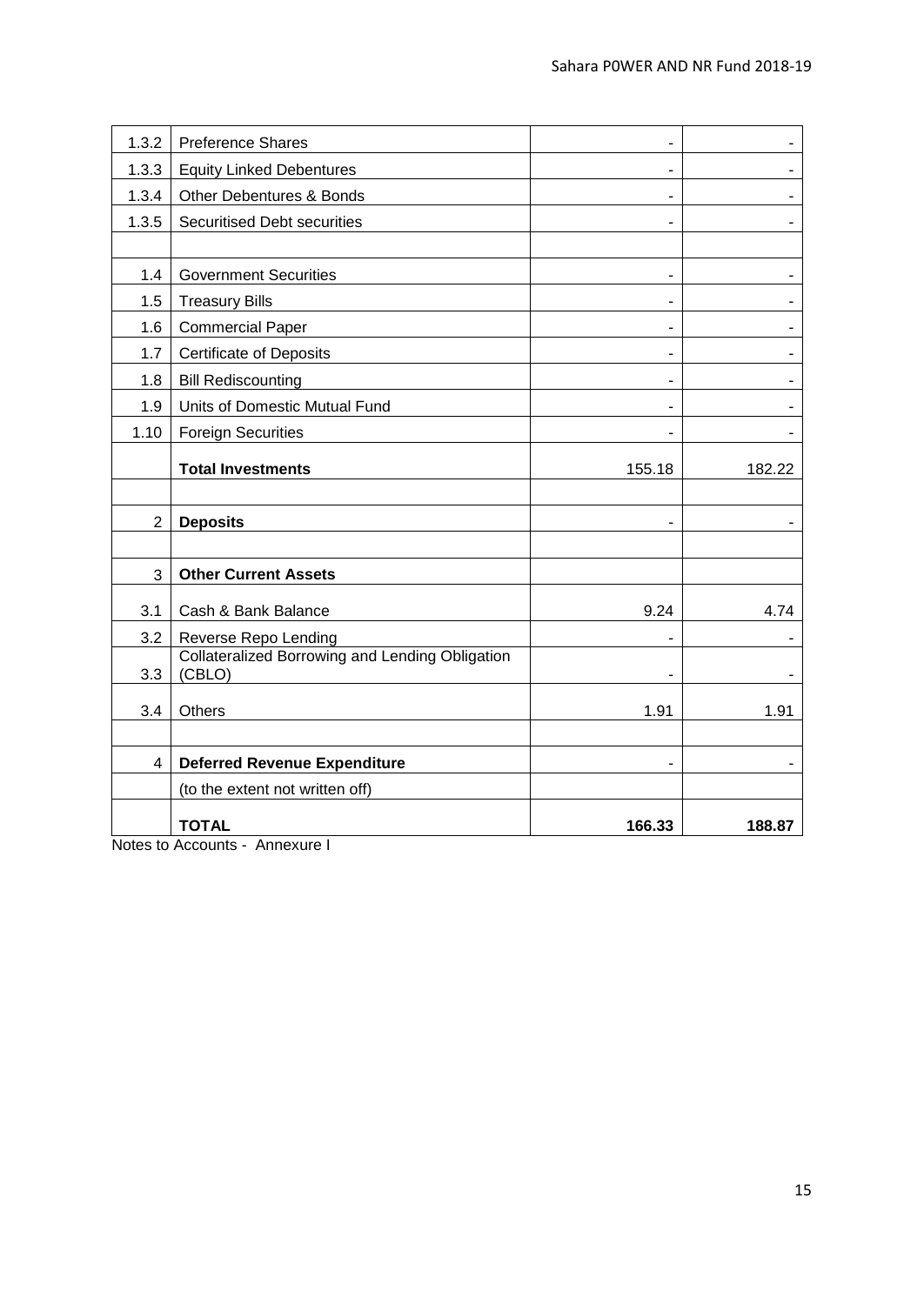|                                                                       | <b>Current</b>   | <b>Previous</b> |
|-----------------------------------------------------------------------|------------------|-----------------|
|                                                                       | Year / Period    | Year / Period   |
|                                                                       | ended 31/03/2019 | ended           |
| <b>Sahara Power and Natural Resources Fund</b>                        |                  | 31/03/2018      |
| <b>INCOME</b>                                                         |                  |                 |
| <b>Dividend</b>                                                       | 1.58             | 2.80            |
| Interest                                                              | 0.03             |                 |
| Realised Gain / (Loss) on Foreign Exchange                            |                  |                 |
| Transactions                                                          |                  |                 |
| Realised Gains / (Losses) on Interscheme sale of<br>investments       |                  |                 |
| Realised Gains / (Losses) on External sale / redemption               |                  |                 |
| of investments                                                        | 62.84            | 24.68           |
| Realised Gains / (Losses) on Derivative Transactions                  |                  |                 |
| Other Income                                                          |                  |                 |
| (A)                                                                   | 64.45            | 27.48           |
| <b>EXPENSES</b>                                                       |                  |                 |
| Management fees                                                       | 2.65             | 4.90            |
| Service tax / GST on Management fees                                  |                  |                 |
|                                                                       | 0.48             | 0.85            |
| <b>Investor Education &amp; Awareness Fees</b>                        | 0.03             | 0.04            |
| Transfer agents fees and expenses                                     | 0.60             | 0.30            |
| Custodian fees                                                        | 0.33             |                 |
| Trusteeship fees and expenses                                         | 0.03             |                 |
| <b>Commission to Agents</b>                                           |                  |                 |
| Marketing & Distribution expenses                                     |                  |                 |
| Audit fees                                                            | 0.40             |                 |
| Deferred Revenue Expenditure                                          |                  |                 |
| Other operating expenses                                              | 0.06             | 0.07            |
| B                                                                     | 4.58             | 6.16            |
|                                                                       |                  |                 |
| NET REALISED GAINS / (LOSSES) FOR THE YEAR /                          |                  |                 |
| PERIOD $(A - B = C)$                                                  | 59.87            | 21.32           |
|                                                                       |                  |                 |
| Change in Unrealised Depreciation in value of<br>investments (D)      | 14.34            | 4.99            |
|                                                                       |                  |                 |
| NET GAINS / (LOSSES) FOR THE YEAR / PERIOD<br>$(E=(C-D))$             | 45.53            | 16.33           |
| Change in unrealised appreciation in the value of                     |                  |                 |
| investments (F)                                                       | 66.38            | 64.94           |
| <b>NET SURPLUS / (DEFICIT) FOR THE YEAR / PERIOD</b><br>$(E + F = G)$ | 111.91           | 81.27           |
| Add: Balance transfer from Unrealised Appreciation                    |                  |                 |
| Reserve                                                               | (53.77)          | 1.44            |
| Less: Balance transfer to Unrealised Appreciation                     |                  |                 |
| Reserve                                                               | 12.61            | 66.38           |
| Add: Income Equalisation Reserve                                      | (10.09)          | (6.46)          |
| <b>Total</b>                                                          | 35.44            | 9.87            |

# **ABRIDGED REVENUE ACCOUNT FOR THE YEAR /PERIOD ENDED 31ST MARCH, 2019**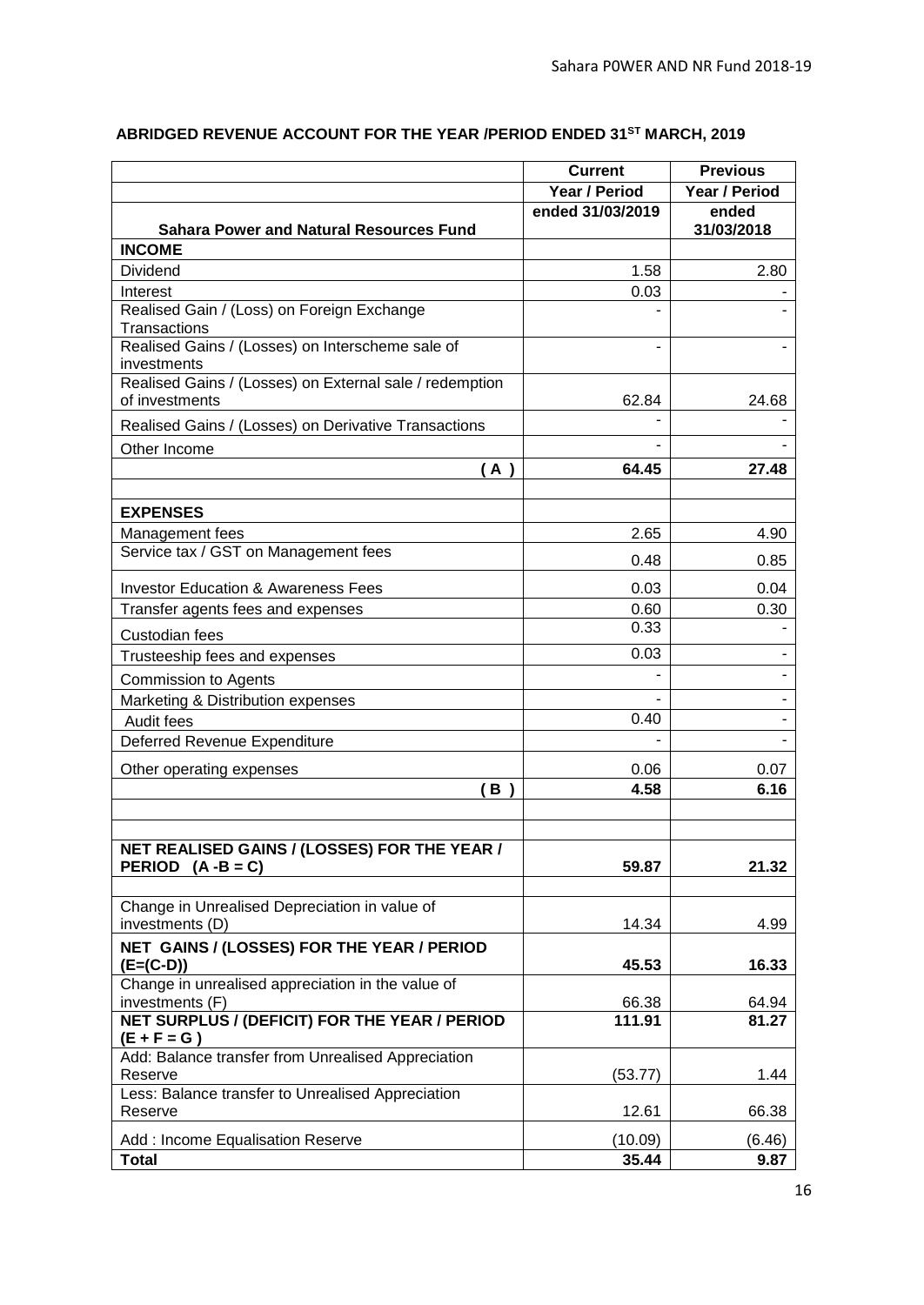| Dividend appropriation                             |       |      |
|----------------------------------------------------|-------|------|
| Income Distributed during the year / period        |       |      |
| Tax on income distributed during the year / period |       |      |
| Retained Surplus / (Deficit) carried forward to    |       |      |
| <b>Balance sheet</b>                               | 35.44 | 9.87 |
| Notes to Accounts - Annexure I                     |       |      |

17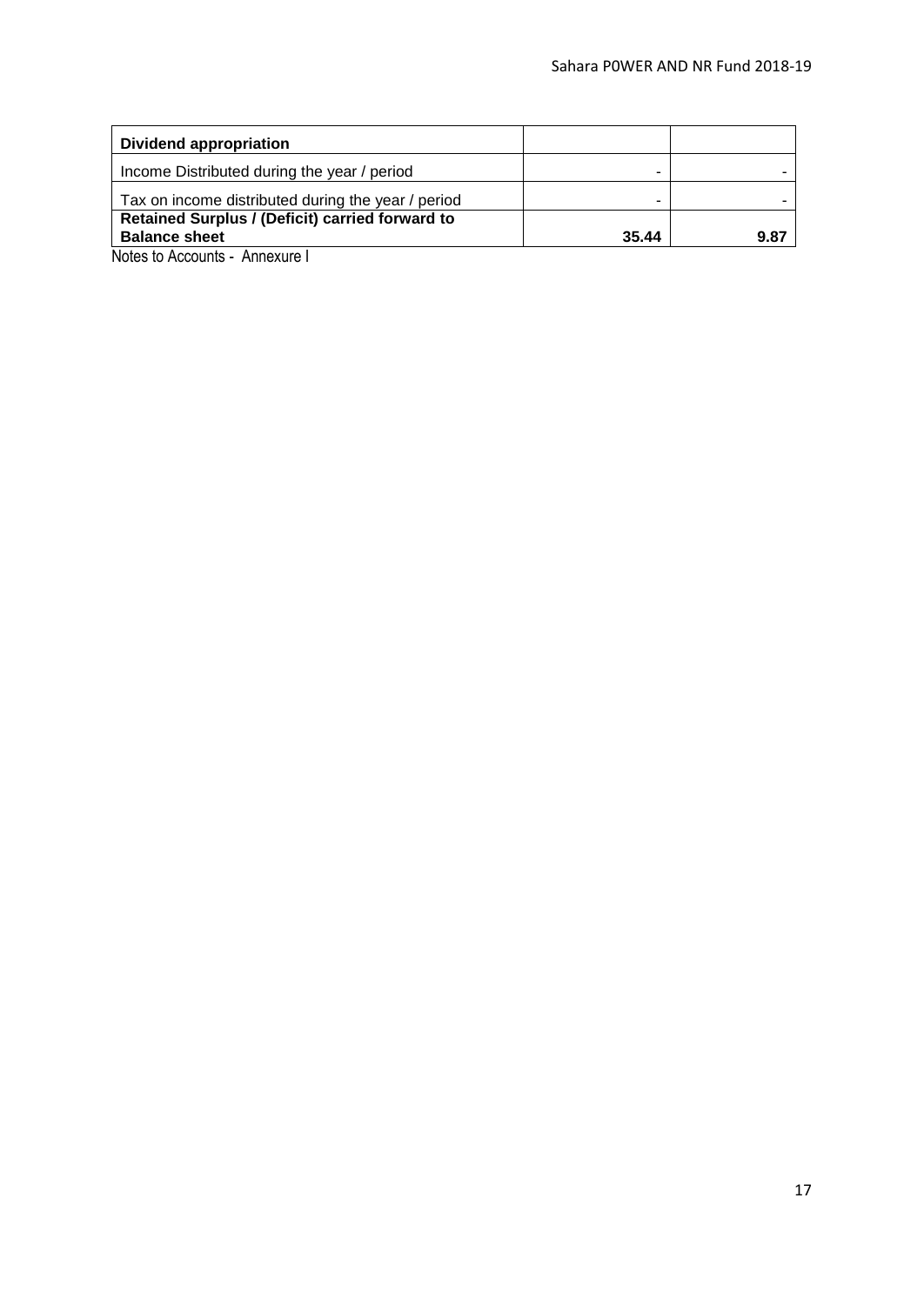# **NOTES TO ACCOUNTS – ANNEXURE 1 TO THE ABRIDGED BALANCE SHEET AND REVENUE ACCOUNT FOR THE YEAR / PERIOD ENDED 31ST MARCH, 2019**

#### **1. Investments :-**

1.1 There were no investments registered in the name of the Fund without specific reference to the Scheme.

1.2 During the year ended 31.03.2019 the Registrar and Transfer Agent charges amounting to Rs. 59,845.06 (PY: Rs.0.00) constitutes 13.05% (PY: 0.00%) of the total scheme expenses**.**

1.3 Open Position of derivatives (outstanding market value & % to Net Assets as of the Year end). **Nil**

1.4 Investments in Associates and Group Companies: Provide details of issuer, nature of instruments, amount, and aggregate investments by all schemes. **Nil**

1.5 Open position of Securities Borrowed and / or Lending by the scheme. **Nil**

1.6 Details of NPA: Aggregate market value and provision thereof. **Nil**

1.7 Aggregate Unrealised Gain / Loss as at the end of the Financial Year / Period and percentage to net assets.

| <b>Asset</b><br><b>Class</b> | 31-Mar-19                                |                                       |                                          |                                       | 31-Mar-18                         |                                |                                   |                              |  |
|------------------------------|------------------------------------------|---------------------------------------|------------------------------------------|---------------------------------------|-----------------------------------|--------------------------------|-----------------------------------|------------------------------|--|
|                              | <b>Appreciation</b><br>(Rs. In<br>lakhs) | $%$ to<br><b>Net</b><br><b>Assets</b> | <b>Depreciation</b><br>(Rs. In<br>lakhs) | $%$ to<br><b>Net</b><br><b>Assets</b> | Appreciation<br>(Rs. In<br>lakhs) | $%$ to<br><b>Net</b><br>Assets | Depreciation<br>(Rs. In<br>lakhs) | % to<br><b>Net</b><br>Assets |  |
| Equity<br><b>Shares</b>      | 12.61                                    | 7.74                                  | 20.44                                    | 12.54                                 | 66.38                             | 35.58                          | 6.09                              | 3.27                         |  |

1.8 Aggregate Value of Purchase and Sale with Percentage to average assets.

| 73 - 73 - - - - - - - - - |  |  |                  |  |
|---------------------------|--|--|------------------|--|
|                           |  |  | <b>Purchases</b> |  |

| Year         | Amount in Rs. | % of Daily Average |
|--------------|---------------|--------------------|
| 2018-19      | 1,95,19,185   | 116.96             |
| 2017-18      | 35,27,025     | 17.39              |
| <b>Sales</b> |               |                    |
| Year         | Amount in Rs. | % of Daily Average |
| 2018-19      | 2,16,95,627   | 130.00             |
| 2017-18      | 59,11,903     | 29.15              |
|              |               |                    |

<sup>1.9</sup> Non-Traded securities in the portfolio: Provide Aggregate Value of Equity, Debt & Money Market Instruments and percentage to net assets.

| <b>Scheme Name</b>          | Category                           | 31 <sup>st</sup> March, 2019 |               | 31 <sup>st</sup> March, 2018 |          |
|-----------------------------|------------------------------------|------------------------------|---------------|------------------------------|----------|
|                             |                                    | <b>Market value</b>          | % to Net      | Market value                 | % to Net |
|                             |                                    | (Rs.in lakhs)                | <b>Assets</b> | (Rs.in lakhs)                | Assets   |
| Sahara Power<br>and NR Fund | Money Market<br><b>Instruments</b> |                              |               |                              |          |
|                             | (CBLO)                             | 0.00                         | 0.00          | 0.00                         | 0.00     |

**2.** Details of Transactions with Associates/related parties/group companies of Sponsor/AMC Brokerage / Commission on sale of units by the Scheme or by the Asset Management Company given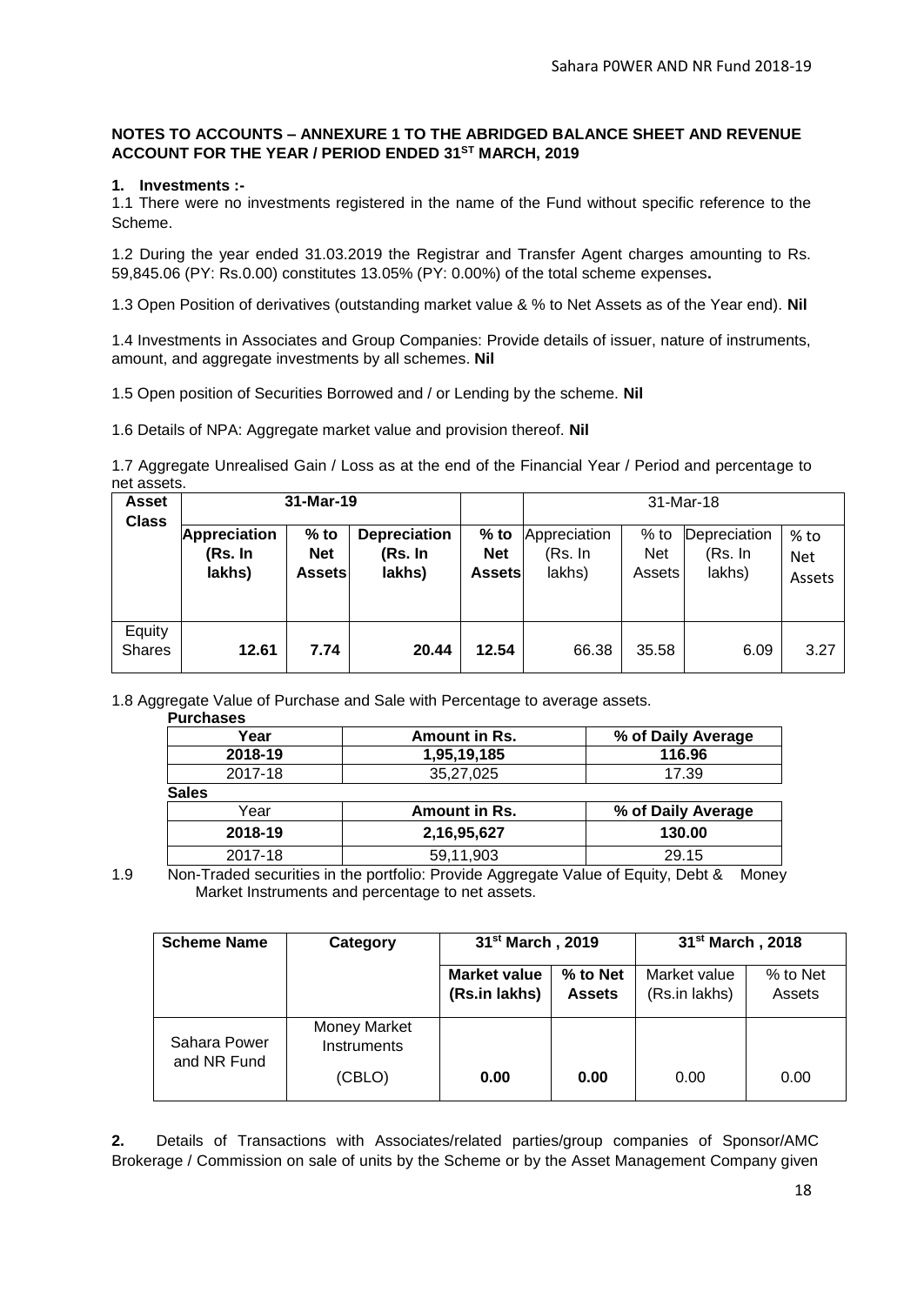to associates, pursuant to Regulation 25(8): Related Party:- Sahara India Financial Corporation Ltd(SIFCL):(Sponsor)

#### **Commission to SIFCL made for sale of units of the MF for the previous year ended 31st March 2019.**

#### (Rs. In Lakhs)

| <b>Tax Gain</b><br><b>Fund</b> | Growth<br><b>Fund</b> | Mid cap<br><b>Fund</b> | <b>Wealth</b><br><b>Plus Fund</b> | <b>Infrastructure</b><br><b>Fund</b> | <b>Star</b><br>Value<br><b>Fund</b> | <b>Banking &amp;</b><br><b>Financial</b><br><b>Services</b><br><b>Fund</b> |
|--------------------------------|-----------------------|------------------------|-----------------------------------|--------------------------------------|-------------------------------------|----------------------------------------------------------------------------|
| 0.0541                         | 0.0026                | 0.0053                 | 0.0004                            | 0.0047                               | 0.0003                              | 0.0112                                                                     |

Commission to SIFCL A/c CMSD (Associate) made for sale of units of the MF for the previous year ended 31st March 2018.

(Rs.In lakhs)

| Tax<br>Gain<br><b>Fund</b> | Growth<br><b>Fund</b> | Liauid<br><b>Fund</b> | Mid<br>cap<br><b>Fund</b> | <b>Wealth</b><br><b>Plus</b><br><b>Fund</b> | <b>Infrastructure</b><br><b>Fund</b> | <b>Star</b><br>Value<br><b>Fund</b> | <b>Super</b><br>20<br><b>Fund</b> | <b>Banking</b><br>୍ୟୁ<br><b>Financial</b><br><b>Services</b><br><b>Fund</b> |
|----------------------------|-----------------------|-----------------------|---------------------------|---------------------------------------------|--------------------------------------|-------------------------------------|-----------------------------------|-----------------------------------------------------------------------------|
| 0.0920                     | 0.0053                | 0.0003                | 0.0251                    | 0.0005                                      | 0.0050                               | 0.0008                              | 0.0001                            | 0.0184                                                                      |

#### **Commission paid to associates / related parties /group companies of Sponsor/AMC**

| Name of associate /  | Nature of                                                       | <b>Period</b>         | <b>Business given</b> | <b>Commission paid</b>    |
|----------------------|-----------------------------------------------------------------|-----------------------|-----------------------|---------------------------|
| related parties /    | association                                                     | <b>Covered</b>        | (Rs cr and % of total | (Rs & % of total          |
| group companies of   | nature of                                                       |                       | business received by  | commission paidby         |
| <b>Sponsor / AMC</b> | relation                                                        |                       | the fund)             | the fund                  |
| (1)                  | (2)                                                             | (3)                   | (4)                   | (5)                       |
| <b>SIFCL</b>         | Sponsor /<br><b>Mutual</b><br><b>Fund</b><br><b>Distributor</b> | April 18-<br>March 19 | 0.00                  | (Rs. 7874.96; 9.20%)      |
| <b>SIFCL</b>         | Sponsor /<br>Mutual<br>Fund<br><b>Distributor</b>               | April 17-<br>March 18 | 0.00                  | (Rs.14755.39;<br>$8.10\%$ |

In column No 5, the amount constitutes trail commission.

#### **Brokerage paid to associates / related parties / group companies of Sponsor/AMC**

| associate /<br>Name<br>of .                     | Nature of Period | Value                                | of Brokerage (Rs Cr & %                       |
|-------------------------------------------------|------------------|--------------------------------------|-----------------------------------------------|
| related parties / group   association   Covered |                  |                                      | Transaction (in Rs,   of total brokerage paid |
| companies of Sponsor /   / nature of            |                  | Cr & of Total value $ $ by the Fund) |                                               |
| AMC                                             | relation         | of Transaction of<br>the Fund)       |                                               |
|                                                 |                  |                                      |                                               |
|                                                 |                  |                                      |                                               |

There are no associate brokers, hence not applicable for the period April – Mar 2019 & April – Mar 2018.

 **3.** Large Holdings in the Scheme (i.e. in excess of 25% of the net assets): Nil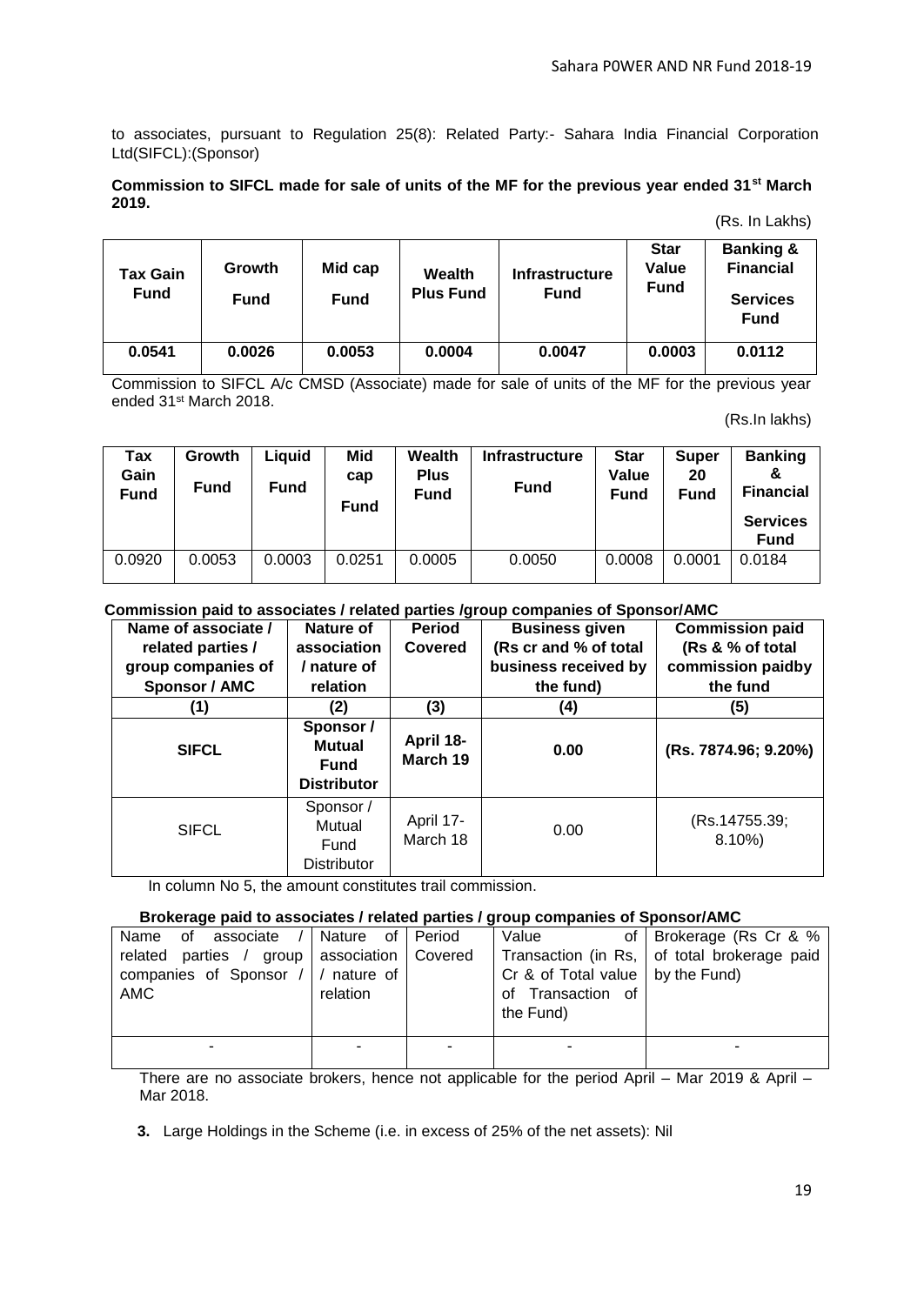**4.** Unit Capital movement during the year ended / period ended March 31, 2019

(Face Value of Units: Rs. 10/- per unit)

# **Growth Option**

|                                      | <b>Number of Units</b> | Amount (Rs)    | <b>Number of Units</b> | Amount (Rs)    |
|--------------------------------------|------------------------|----------------|------------------------|----------------|
|                                      | As on                  | As on          | As on                  | As on          |
|                                      | March 31, 2019         | March 31, 2019 | March 31, 2018         | March 31, 2018 |
| <b>Initial Capital</b>               | 4493635.091            | 44936350.91    | 4493635.091            | 44936350.91    |
| <b>Opening Balance</b>               | 584076.546             | 5840765.46     | 645948.454             | 6459484.54     |
| <b>Units Sold during</b><br>the year | 0.000                  | 0.00           | 0.000                  | 0.00           |
| Units Repurchased<br>during the year | (54902.516)            | (549025.16)    | (61871.908)            | (618719.08)    |
| <b>Closing Balance</b>               | 529174.030             | 5291740.30     | 584076.546             | 5840765.46     |

# **Growth Option (Direct)**

|                                      | <b>Number of Units</b> | Amount (Rs)    | <b>Number of Units</b> | Amount (Rs)    |
|--------------------------------------|------------------------|----------------|------------------------|----------------|
|                                      | As on                  | As on          | As on                  | As on          |
|                                      | March 31, 2019         | March 31, 2019 | March 31, 2018         | March 31, 2018 |
| <b>Initial Capital</b>               | 0.000                  | 0.00           | 0.000                  | 0.00           |
| <b>Opening Balance</b>               | 17297.594              | 172975.94      | 17297.594              | 172975.94      |
| <b>Units Sold during</b><br>the year | 0.000                  | 0.00           | 0.000                  | 0.00           |
| Units Repurchased<br>during the year | 0.000                  | 0.00           | 0.000                  | 0.00           |
| <b>Closing Balance</b>               | 17297.594              | 172975.94      | 17297.594              | 172975.94      |

# **Dividend Option**

|                                             | <b>Number of Units</b> | Amount (Rs)    | Number of Units | Amount (Rs)    |
|---------------------------------------------|------------------------|----------------|-----------------|----------------|
|                                             | As on                  | As on          | As on           | As on          |
|                                             | March 31, 2019         | March 31, 2019 | March 31, 2018  | March 31, 2018 |
| <b>Initial Capital</b>                      | 2094688.331            | 20946883.31    | 2094688.331     | 20946883.31    |
| <b>Opening Balance</b>                      | 279016.039             | 2790160.39     | 328566.311      | 3285663.11     |
| <b>Units Sold during</b><br>the year        | 0.000                  | 0.00           | 0.000           | 0.00           |
| <b>Units Repurchased</b><br>during the year | (20200.878)            | (202008.78)    | (49550.272)     | (495502.72)    |
| <b>Closing Balance</b>                      | 258815.161             | 2588151.61     | 279016.039      | 2790160.39     |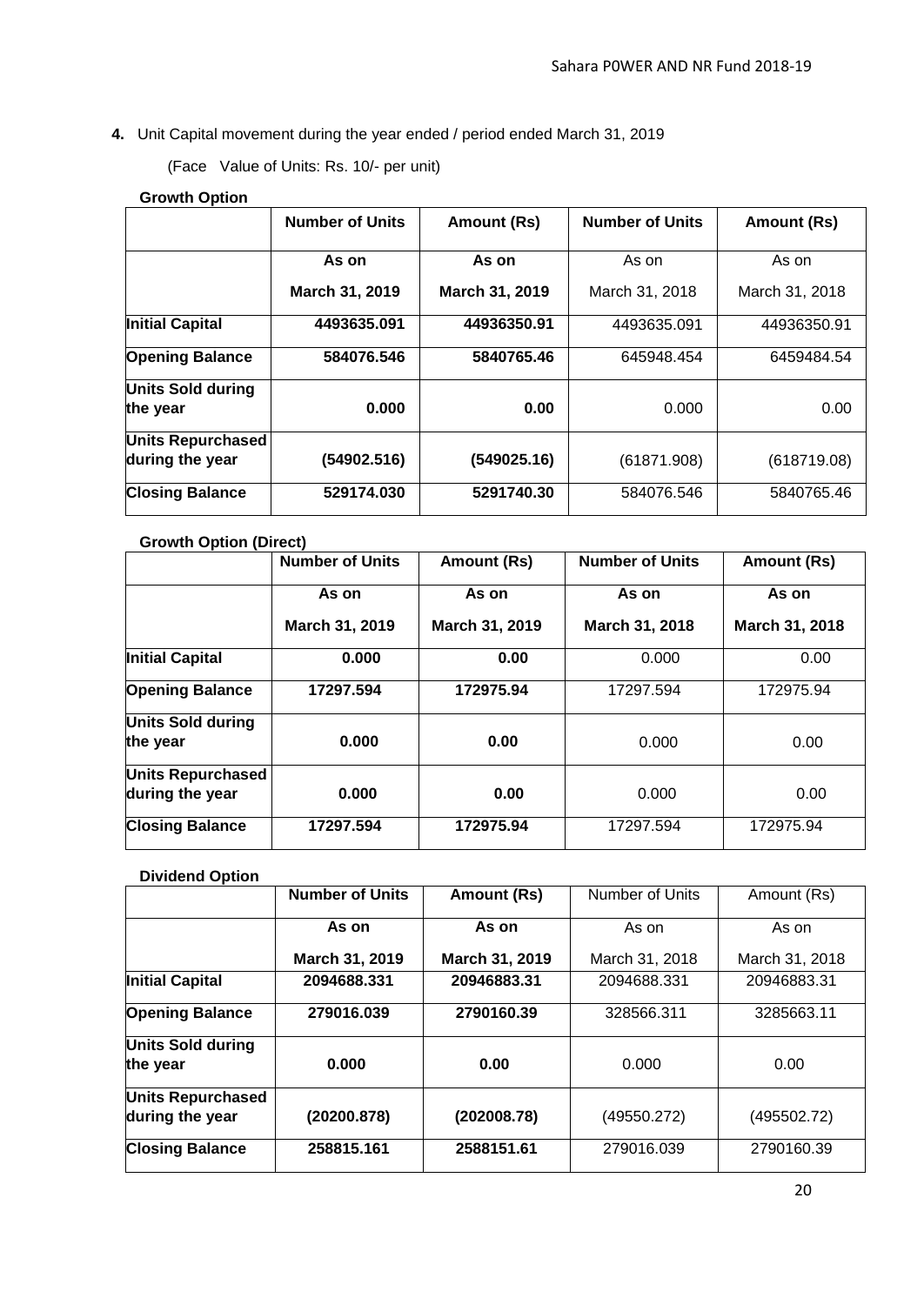|                                             | <b>Number of Units</b> | Amount (Rs)    | Number of Units | Amount (Rs)    |
|---------------------------------------------|------------------------|----------------|-----------------|----------------|
|                                             | As on                  | As on          | As on           | As on          |
|                                             | March 31, 2019         | March 31, 2019 | March 31, 2018  | March 31, 2018 |
| <b>Initial Capital</b>                      | 0.000                  | 0.00           | 0.000           | 0.00           |
| <b>Opening Balance</b>                      | 0.000                  | 0.00           | 0.000           | 0.00           |
| Units Sold during the<br>year               | 0.000                  | 0.00           | 0.000           | 0.00           |
| <b>Units Repurchased</b><br>during the year | 0.000                  | 0.00           | (0.000)         | (0.00)         |
| <b>Closing Balance</b>                      | 0.000                  | 0.00           | 0.000           | 0.00           |

 **Dividend Option (Direct)**

5. Expenses other than management fee is inclusive of service tax as may be applicable.

6. Previous year figures have been reclassified/regrouped, wherever necessary, to conform to the current year's classification.

7. SEBI vide its Order no: WTM/PS/26/IMD/DOF-III/July/2015 dated 28th July, 2015 directed cancellation of "Certificate of Registration" of Sahara Mutual Fund which was to be effective on expiry of six months from the date of the Order. Further, SEBI also directed by the said Order that the Mutual Fund shall not take any new subscription from investors. Accordingly, Sahara Mutual Fund has not taken any new subscription from the investors (including existing investors) in line with the said SEBI order.

Sahara Asset Management Company Pvt. Ltd filed an appeal before the Securities Appellate Tribunal (SAT), Mumbai to set aside the said SEBI order. SAT vide its order dated 9th December 2015 granted an interim stay in the matter. SAT vide its order dated 28th July, 2017 dismissed the appeal made by Sahara AMC against the SEBI order dated 28th July, 2015. However, SAT granted 6 weeks stay to approach the Hon'ble Supreme Court in the matter. An appeal was filed on  $7<sup>th</sup>$  September 2017 before the Hon'ble Supreme Court and the appeal was dismissed vide its order dated 23rd October 2017.

SEBI vide its letter dated November 17, 2017 directed the cancellation of 'Certificate of registration' would be effective six months from the date of the Hon'ble Supreme Court order dated 23rd October 2017.

Sahara Mutual Fund requested SEBI vide its letter dated 15th January 2018 to extend the date of cancellation of 'Certificate of registration' till July 27<sup>th</sup>, 2018 for giving time for identification of a new sponsor and considering the lock in period of certain unit holders' investments in Sahara Tax Gain Fund.

A new sponsor was identified for Sahara Mutual Fund viz., One Life Capital Advisors Limited.

SEBI vide their letter dated  $11<sup>th</sup>$  April 2018 ordered for winding up all the schemes except Sahara Tax Gain Fund by 21<sup>st</sup> April 2018. An appeal was filed before SAT for a stay against the SEBI order dated April, 11, 2018.

In view of the direction of SAT on 26<sup>th</sup> April 2018, a comprehensive appeal was filed.

SAT vide its order dated  $3<sup>rd</sup>$  May 2018 directed that SEBI shall not enforce the orders impugned in the two appeals till a decision on new sponsor's application is communicated. The decision of SEBI on the application made by One life capital Advisors Ltd is awaited.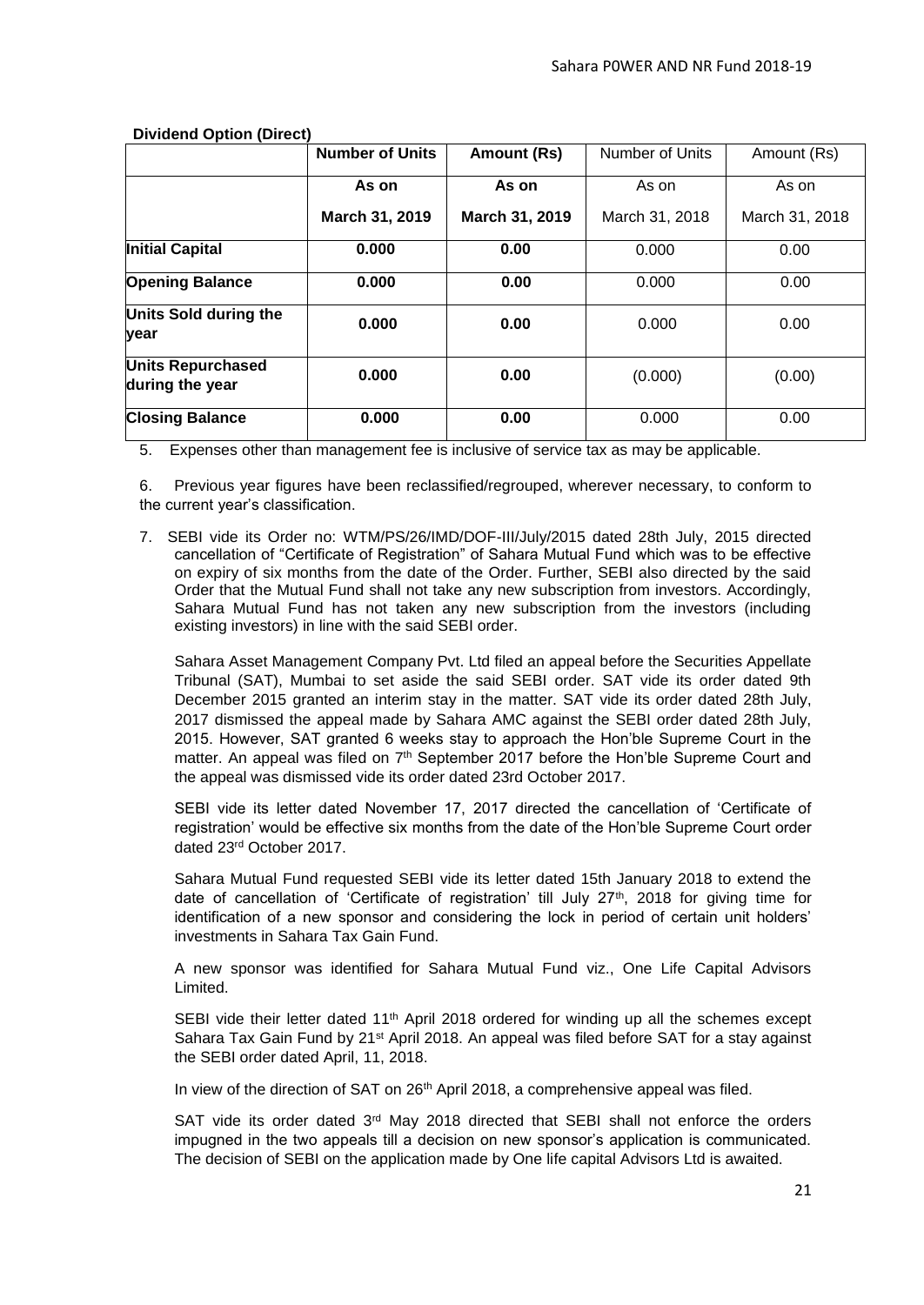# **8. (a) Net worth of AMC as per Regulation 21(1)(f) of SEBI (Mutual Funds) Regulations, 1996:**

The Net Worth of Sahara Asset Management Company Private Ltd. as on March 31, 2019 2017 is Rs.5.02 crs, which is below the threshold limit of Rs.50 crs as required by the above regulations.

Hence, the above criteria of maintaining Networth of minimum Rs.50 crs has not been complied with.

#### **(b) Composition of the Board of Trustees**

 As per Reg 15(1) r.w. para 22 of the Third Schedule (Contents of Trust Deed) of SEBI (Mutual Funds) Regulations 1996, it is stated that "The Trust Deed shall state that the minimum number of trustees shall be four." The Board of Trustees of Sahara Mutual Fund comprises of two (2) Trustees and thereby the above criteria of minimum number of Trustees has not been complied with.

9**.** Contingent Liability: Nil

#### **Mutual Fund investments are subject to market risks read all scheme related documents carefully.**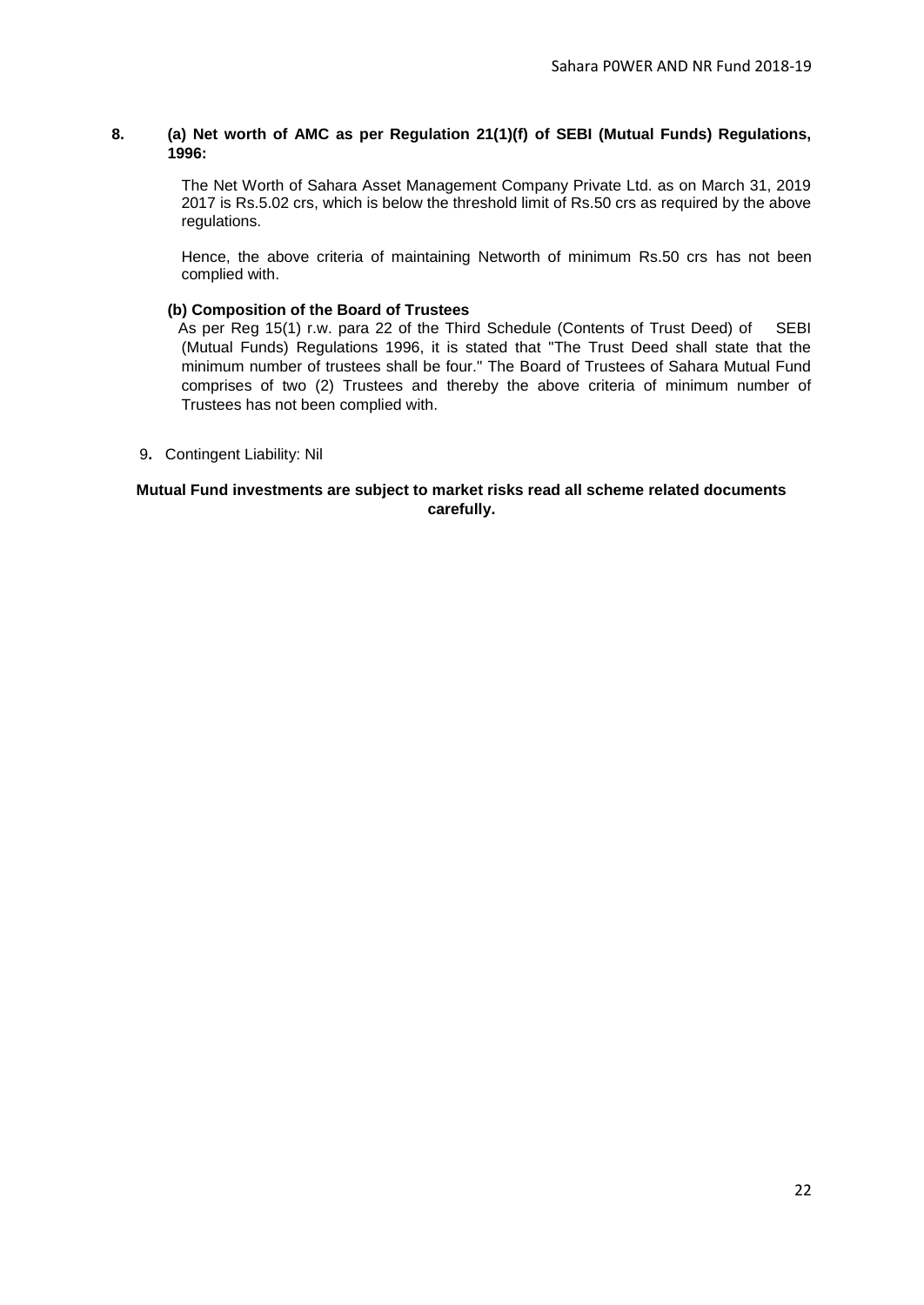| <b>STATIONO FOR THE TEAR AT ERIOD ENDED 3</b><br><b>SAHARA POWER &amp; NATURAL RESOURCES FUND</b> | <b>WANGH LUT</b><br><b>Current Year /</b><br>Period ended<br>31/03/2019 | Current Year /<br>Period ended<br>31/03/2018 |
|---------------------------------------------------------------------------------------------------|-------------------------------------------------------------------------|----------------------------------------------|
| 1. NAV per unit (Rs.):                                                                            |                                                                         |                                              |
| Open                                                                                              |                                                                         |                                              |
| <b>Dividend Plan</b>                                                                              | 18.9418                                                                 | 17.3866                                      |
| Growth Plan                                                                                       | 22.2083                                                                 | 20.3849                                      |
| Direct Dividend Plan                                                                              | 16.0357                                                                 | 16.0357                                      |
| Direct Growth Plan                                                                                | 23.5588                                                                 | 21.0246                                      |
|                                                                                                   |                                                                         |                                              |
| Repurchase Price during the year**                                                                |                                                                         |                                              |
| (i) Highest                                                                                       |                                                                         |                                              |
| <b>Dividend Plan</b>                                                                              | 19.6758                                                                 | 21.7373                                      |
| Growth Plan                                                                                       | 23.0688                                                                 | 25.4858                                      |
| Direct Dividend Plan                                                                              | 16.0357                                                                 | 16.0357                                      |
| Direct Growth Plan                                                                                | 24.4938                                                                 | 26.8870                                      |
| (ii) Lowest                                                                                       |                                                                         |                                              |
| Dividend Plan                                                                                     | 16.0867                                                                 | 17.5001                                      |
| Growth Plan                                                                                       | 18.5374                                                                 | 20.5179                                      |
| Direct Dividend Plan                                                                              | 16.0357                                                                 | 16.0357                                      |
| Direct Growth Plan                                                                                | 20.0341                                                                 | 21.2148                                      |
|                                                                                                   |                                                                         |                                              |
| Resale Price during the year**                                                                    |                                                                         |                                              |
| (i) Highest                                                                                       |                                                                         |                                              |
| Dividend Plan                                                                                     | 0.0000                                                                  | 0.0000                                       |
| Growth Plan                                                                                       | 0.0000                                                                  | 0.0000                                       |
| Direct Dividend Plan                                                                              | 0.0000                                                                  | 0.0000                                       |
| Direct Growth Plan                                                                                | 0.0000                                                                  | 0.0000                                       |
| (ii) Lowest                                                                                       |                                                                         |                                              |
| Dividend Plan                                                                                     | 0.0000                                                                  | 0.0000                                       |
| Growth Plan                                                                                       | 0.0000                                                                  | 0.0000                                       |
| Direct Dividend Plan                                                                              | 0.0000                                                                  | 0.0000                                       |
| Direct Growth Plan                                                                                | 0.0000                                                                  | 0.0000                                       |
|                                                                                                   |                                                                         |                                              |
| End                                                                                               |                                                                         |                                              |
| Dividend Plan                                                                                     | 18.0895                                                                 | 18.9418                                      |
| Growth Plan                                                                                       | 21.2089                                                                 | 22.2083                                      |
| Direct Dividend Plan                                                                              | 16.0357                                                                 | 16.0357                                      |
| Direct Growth Plan                                                                                | 22.9410                                                                 | 23.5588                                      |

# **KEY STATISTICS FOR THE YEAR /PERIOD ENDED 31ST MARCH 2019**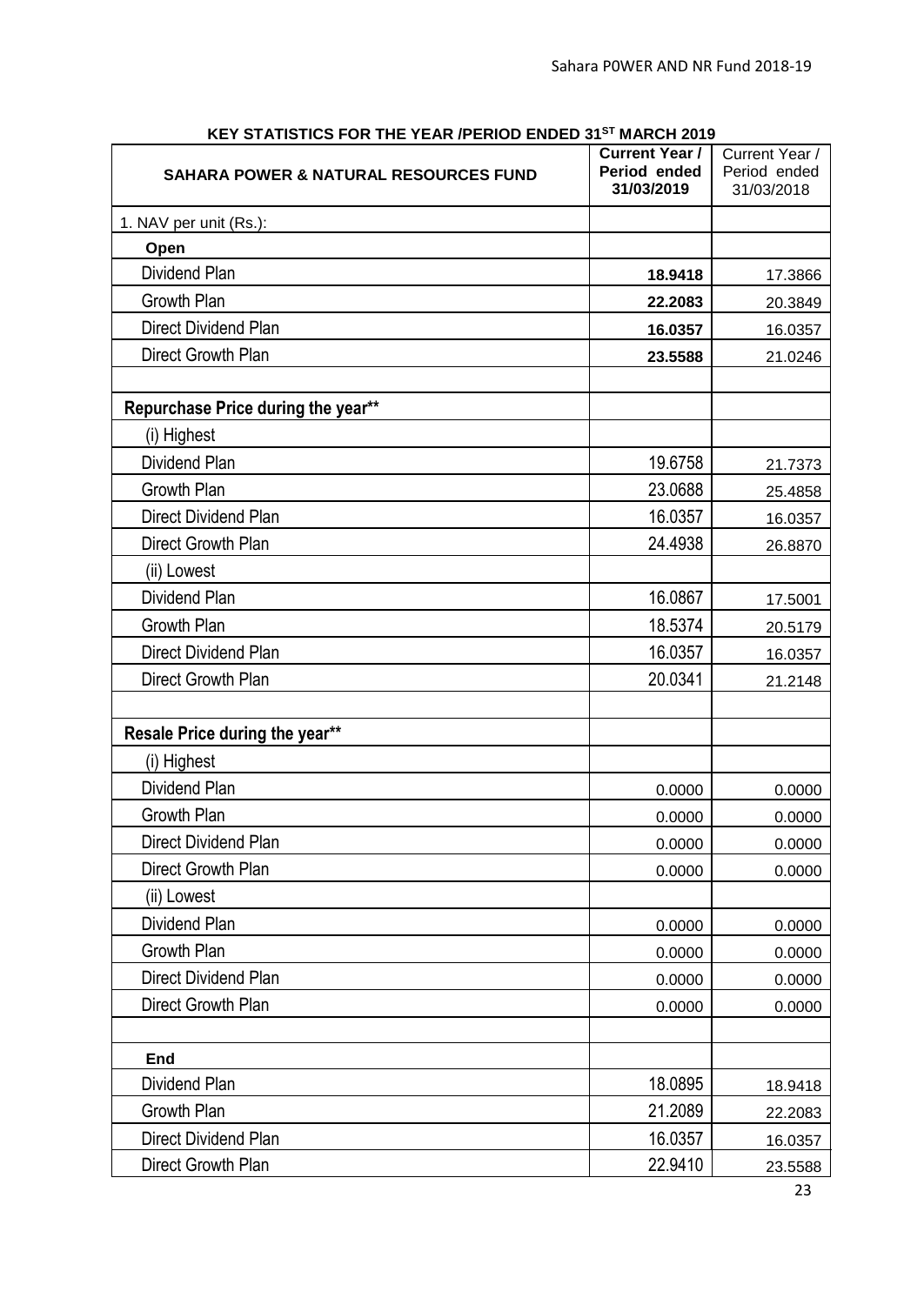| 2. Closing Assets Under Management (Rs. in Lakhs)               |            |            |
|-----------------------------------------------------------------|------------|------------|
| End                                                             | 163.00     | 186.60     |
| Average (AAuM)                                                  | 166.89     | 202.80     |
|                                                                 |            |            |
| 3. Gross income as % of AAuM <sup>1</sup>                       | 38.62%     | 13.55%     |
|                                                                 |            |            |
| 4. Expense Ratio:                                               |            |            |
| a. Total Expense as % of AAuM                                   | 2.75       | 3.04       |
| b. Management Fee as % of AAuM                                  | 1.87       | 2.83       |
|                                                                 |            |            |
| 5. Net Income as a percentage of AAuM <sup>2</sup>              | 35.88%     | 10.51%     |
|                                                                 |            |            |
| 6. Portfolio turnover ratio <sup>4</sup>                        | 1.06       | 0.17       |
|                                                                 |            |            |
| 7. Total Dividend per unit distributed during the year / period | <b>NIL</b> | <b>NIL</b> |
|                                                                 |            |            |
| 8. Returns (%):                                                 |            |            |
| a. Last 1 year                                                  |            |            |
| Sahara Power & NR Fund- Growth Option                           | (4.50)     | 8.94       |
| NIFTY <sub>50</sub>                                             | 16.45      | 11.76      |
| b. Since Inception                                              |            |            |
| Sahara Power & NR Fund- Growth Option                           | 7.22       | 8.50       |
| NIFTY <sub>50</sub>                                             | 10.18      | 9.56       |

\*\* based on the maximum load during the year

1. Gross income = amount against (A) in the Revenue account i.e. Income.

2. Net income = amount against (C) in the Revenue account i.e. Net Realised Gains / (Losses) for the Year / Period

3. Portfolio Turnover = Lower of sales or purchase divided by the Average AuM for the year/period.

4. AAuM=Average daily net assets